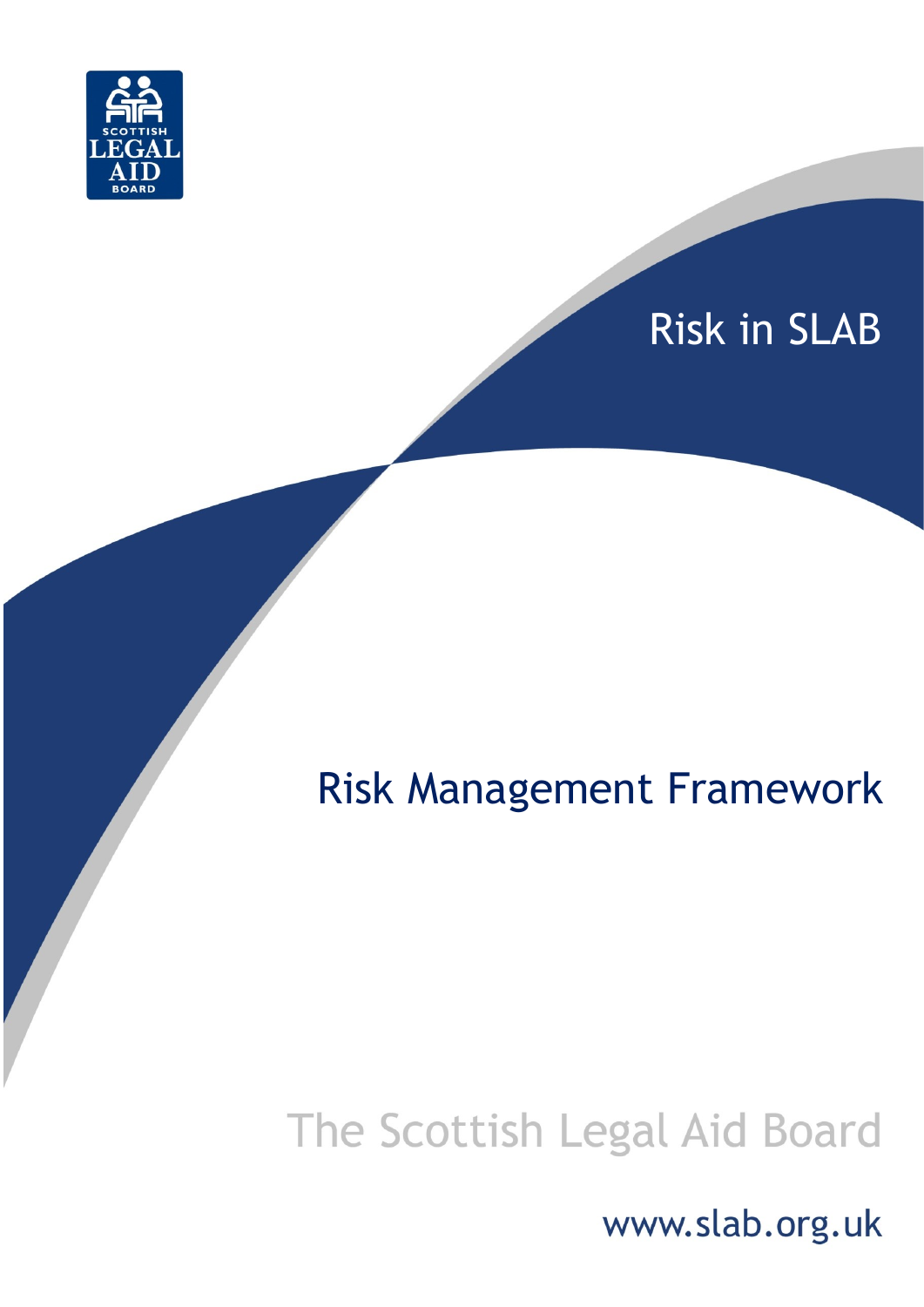# **Introduction**

# What is risk?

There are a number of definitions of risk. Put simply, risk is the **combination of the probability of an event occurring and its consequence**. These consequences can be positive as well as negative and risk should be seen as something that can be pursued as well as avoided.

The running of SLAB is primarily concerned with the management of risk – either through the pursuance of opportunities or managing the threat that an event or action will affect our ability to achieve our Strategic Objectives. This document sets out our approach to risk management and outlines the key objectives, strategies and responsibilities for the management of risk across SLAB.

#### What is risk management?

Risk Management is the infrastructure that allows us to identify, analyse, assess, treat, monitor and communicate risks in a way that minimises loss or damage and maximises opportunities.

We are committed to achieving the aims set out in our [Corporate Plan.](https://www.slab.org.uk/about-us/what-we-do/annual-report/) In so doing we acknowledge that we will face a variety of risks. The task of management is to respond to these risks effectively to maximise the likelihood of achieving our objectives and best use of resources.

There are five key stages to our risk management cycle.



**Figure 1**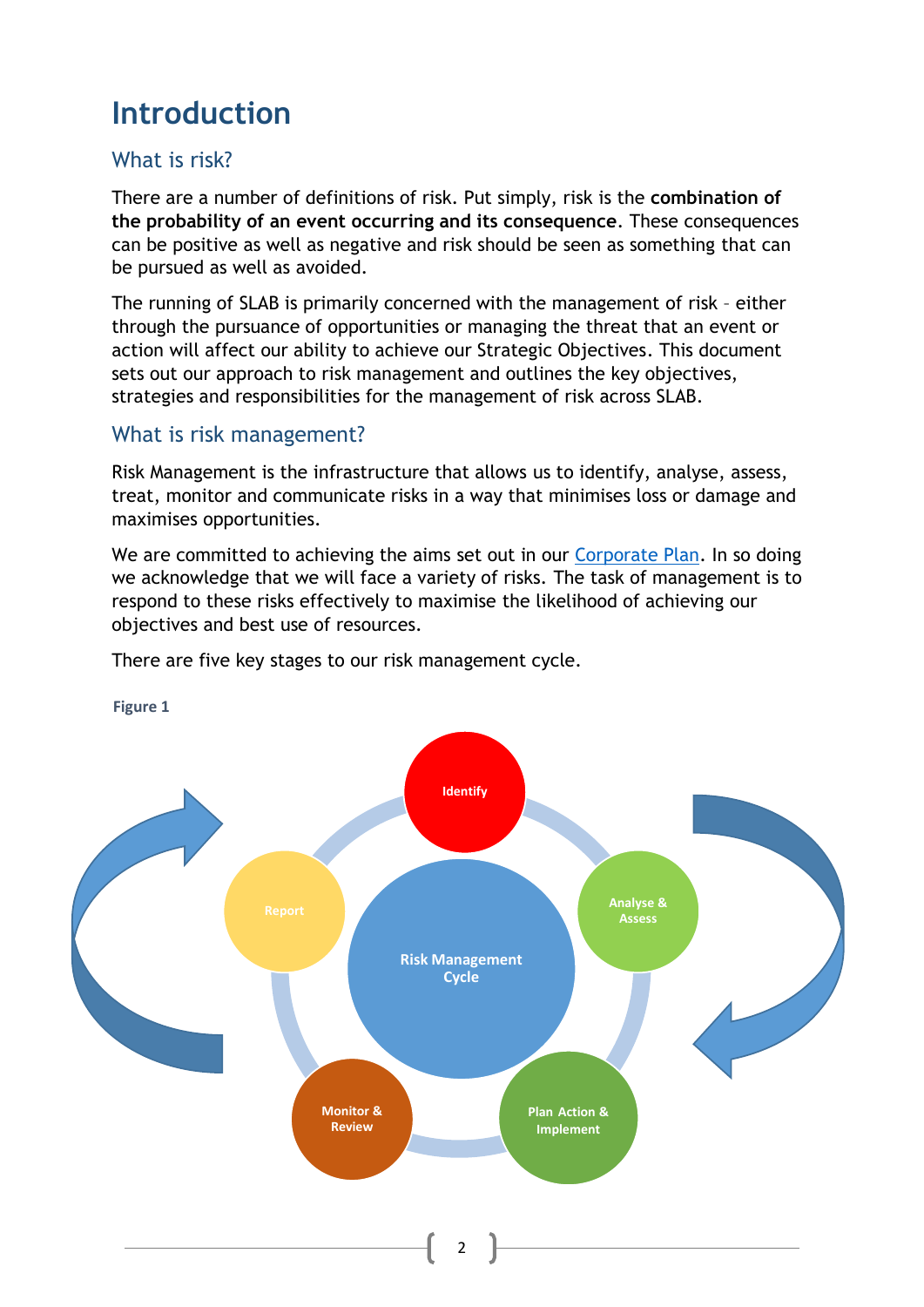There is no one starting point in the cycle but it must be navigated clockwise.

| <b>Stage</b>                  | <b>Definition</b>                                                                                                                                       |
|-------------------------------|---------------------------------------------------------------------------------------------------------------------------------------------------------|
| Identify                      | Risk identification is the process of determining what risks or<br>opportunities might impact on SLAB delivering its objectives.                        |
| Analyse & Assess              | Assessing the risk using a likelihood and impact scale.                                                                                                 |
| Plan, Action and<br>Implement | Once the risk is identified, plan and implement mitigation<br>responses and further action required.                                                    |
| Monitor and<br>Review         | Provide regular ongoing review of the identified risks, to<br>consider whether the risk level has changed and whether<br>actions are proving effective. |
| Report                        | Reporting or escalating to the relevant forum.                                                                                                          |

Staff across SLAB will be required to carry out a range of tasks under each stage of the risk management cycle. A separate practical guidance document for staff covering each stage of the cycle is available via the intranet.

# **Our approach to risk management**

### Risk policy statement

The following statements set out our policy approach:

- Responsibility for setting the risk management framework is the Board's.
- We are committed to ensuring that the management of risk underpins all of our business activities and that robust risk management procedures are in place throughout the organisation.
- The promotion of good risk management and a risk aware culture is championed at a senior management level.
- The responsibility for managing risk on a day to day basis is shared at all levels of the organisation.
- We cannot and will not eliminate all risk. Through the application of a sound risk management approach we can achieve a better understanding of the risks faced by SLAB and thus improve our decision-making.

 $3 \quad \}$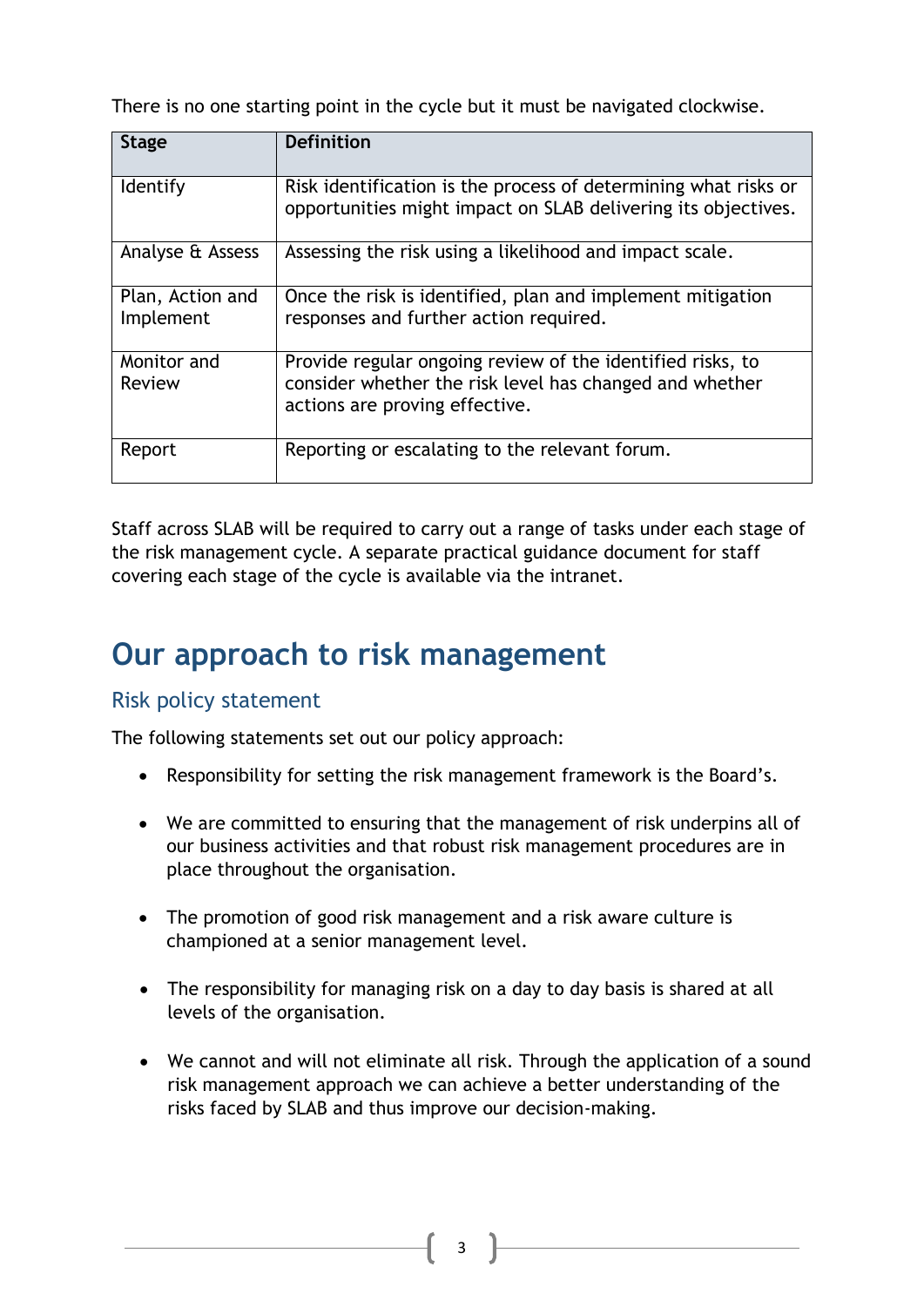- Our systems and processes are designed to manage rather than eliminate the risk of failure to achieve policies, aims and objectives
- We recognise that risk, as well as posing a threat, also represents opportunities for developing innovative ways of working. Innovation and best practice will be shared across SLAB.
- We want to be a 'risk aware' organisation, and only 'risk averse' where the Board has agreed to be.
- We expect management to take action to manage and mitigate the effects of those risks that are considered to be in excess of SLAB's risk appetite.
- SLAB's Risk Management Framework forms part of our approach to good practice in corporate governance.
- All staff are expected to have a basic understanding of the nature of risk with SLAB and the organisation's risk appetite.

#### Risk management objectives

The following three objectives underpin our Risk Management Framework.

#### **Objective 1**

We will promote awareness of risk amongst staff and embed the approach to its management throughout SLAB.

#### **Objective 2**

We will use the risk management cycle to identify, assess and take action on risks. We will monitor this action and report to senior management and the Board as appropriate.

#### **Objective 3**

We will approach the management of risk as something that provides SLAB with an opportunity to improve our service delivery as well as something that has negative consequences.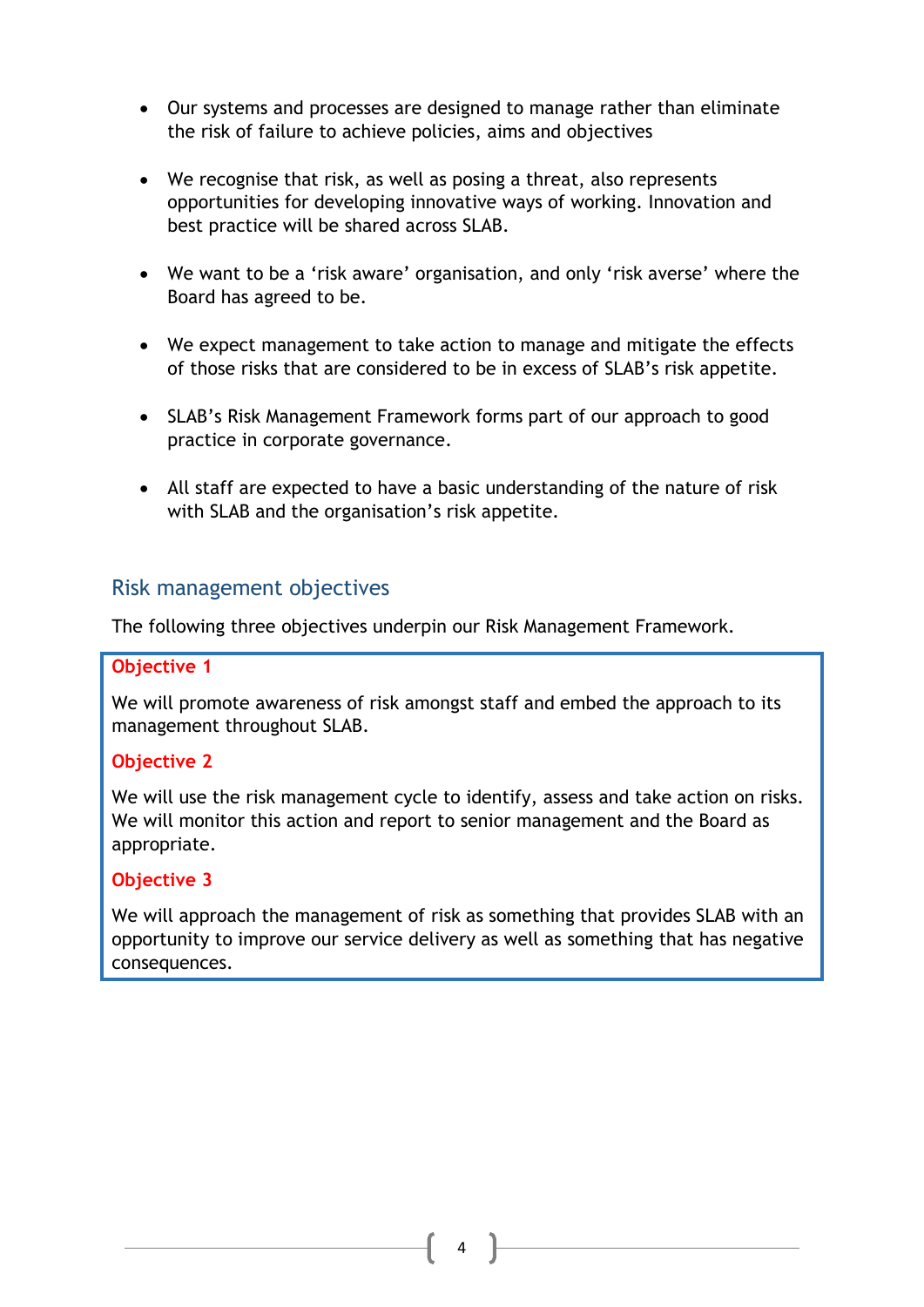# Risk management culture

We recognise the values of an effective risk management culture. Systems and process are dependent on the people operating and supporting them. Our approach to risk management focuses on these aspects. We will:

- Integrate risk management with planning at strategic and operational levels.
- Make explicit good risk practices already in operation.
- Devolve responsibility for risk ownership and management as appropriate.
- Ensure that all staff understand our approach to, and their role in, risk management.
- Help staff provide management with early warning of problems.
- Help managers become confident risk takers who exploit new opportunities to improve service or meet objectives.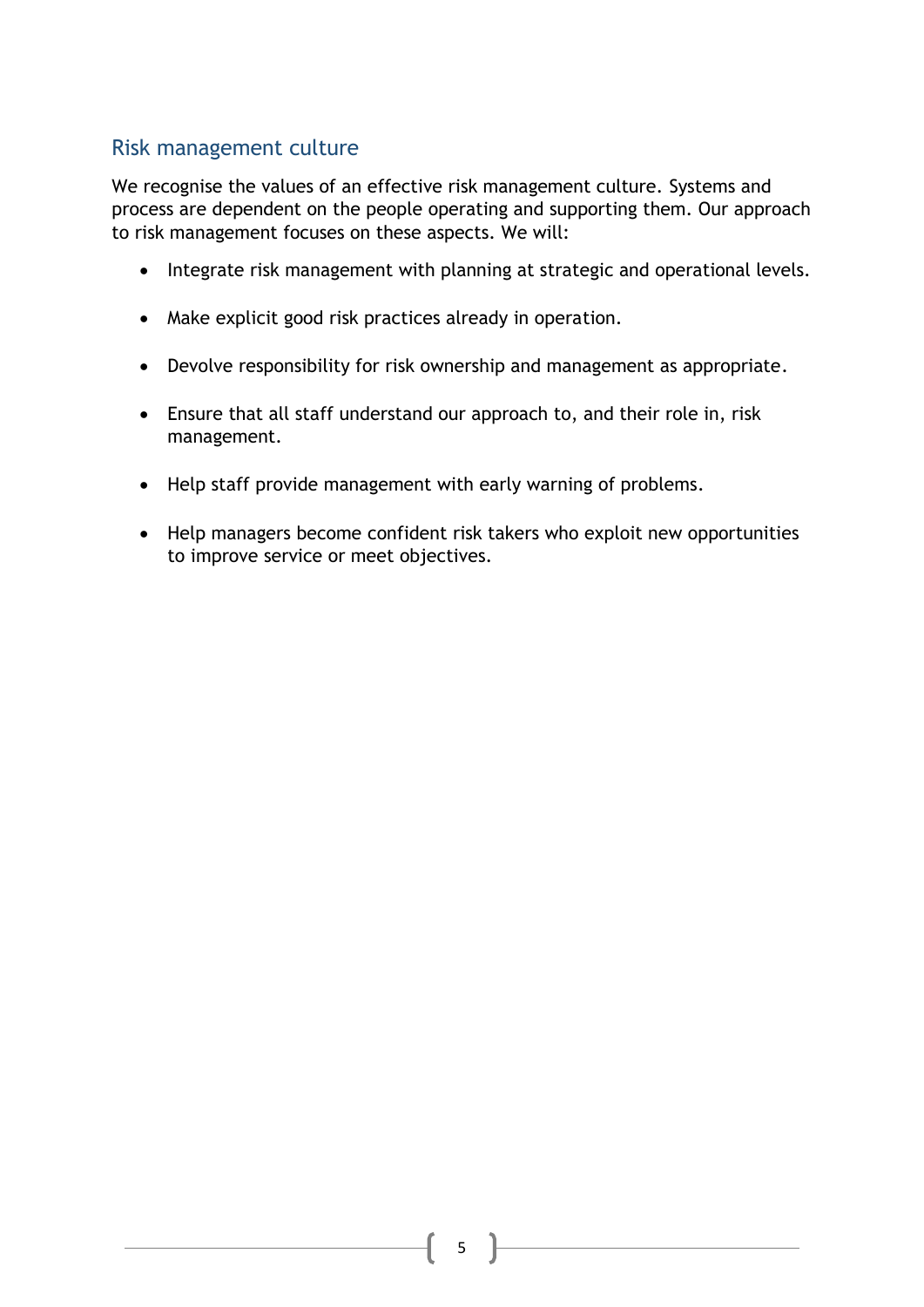# **Risk management structure**

# The risk management cycle

There is a continuous cycle in risk management as illustrated in **Figure 1**.

### Levels of risk

Risks identified will be classified and recorded under the following categories.

**Corporate risks** – these are the risks that have the biggest potential to have a detrimental impact on the delivery of our Strategic Objectives. These risks will be recorded and monitored through the Corporate Risk Register.

**Functional risks** – these are risks that may have an impact on SLAB functions but are not serious enough to warrant inclusion on the Corporate Risk Register. These risks will be recorded and monitored through Functional Risk Registers.

**Project Risks** – These are risks that could have an impact on the delivery or outcome of a project.

Through our risk management processes, we will ensure the relationship and cross over between these risks is monitored and understood, for example, identifying risks and themes that are recorded across multiple functional registers.

Our assessment of risks will also link closely with our consideration of our performance and audit functions.

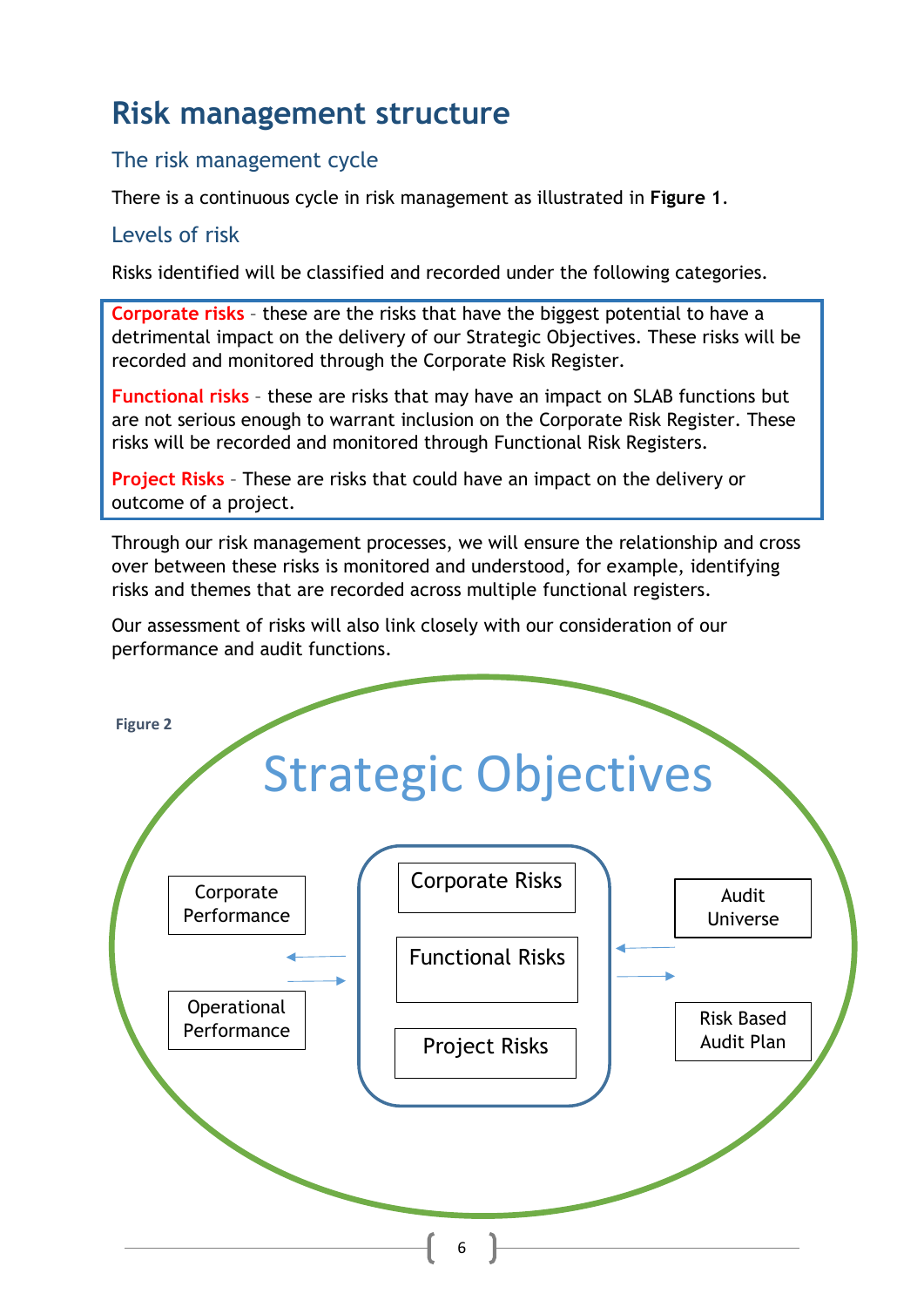# Roles and responsibilities within the risk management cycle

#### **The Board**

The Board is ultimately responsible for the system of internal control, including the Risk Management Framework and for establishing, operating and monitoring the system. The Board sets the risk appetite for the organisation. The Board delegates general oversight of the Risk Management Framework to the Audit Committee.

#### **The Audit Committee**

The Audit Committee advises the Board and the Accountable Officer on the strategic processes for risk, control and governance, including the Governance Statement.

#### **The Accountable Officer**

The Accountable Officer has personal responsibility for maintaining a sound system of internal control that supports SLAB's objectives, whilst safeguarding public funds. They sign the annual accounts which includes the Governance Statement.

#### **The Executive Team**

The Executive Team are responsible for collective oversight and scrutiny of SLAB's Risk Management Framework, corporate risks, and promotion of good risk practices throughout the organisation.

#### **Directors**

Directors are responsible for the implementation of the Risk Management Framework within their Directorates and ensuring risks are escalated to the Executive Team as required. They will ensure that risk features as part of meetings with their Managers.

#### **Risk Director**

A Director is assigned responsibility for the Risk Management Framework. They will have day to day oversight of the framework and ensuring that regular reviews of the Framework are carried out. They are responsible for interactions with the Sponsor Team on risk related issues and also reporting to the Board and Audit Committee.

#### **Risk Coordinator**

The Risk co-ordinator is responsible for co-ordinating the compilation and updating of risk registers at functional and project level, including highlighting and escalating cross functional risks. They are responsible for maintaining and updating the Corporate Risk Register. They are responsible for the promotion of good risk management throughout the organisation, carrying out reviews of risk and ensuring risk is aligned with other corporate functions.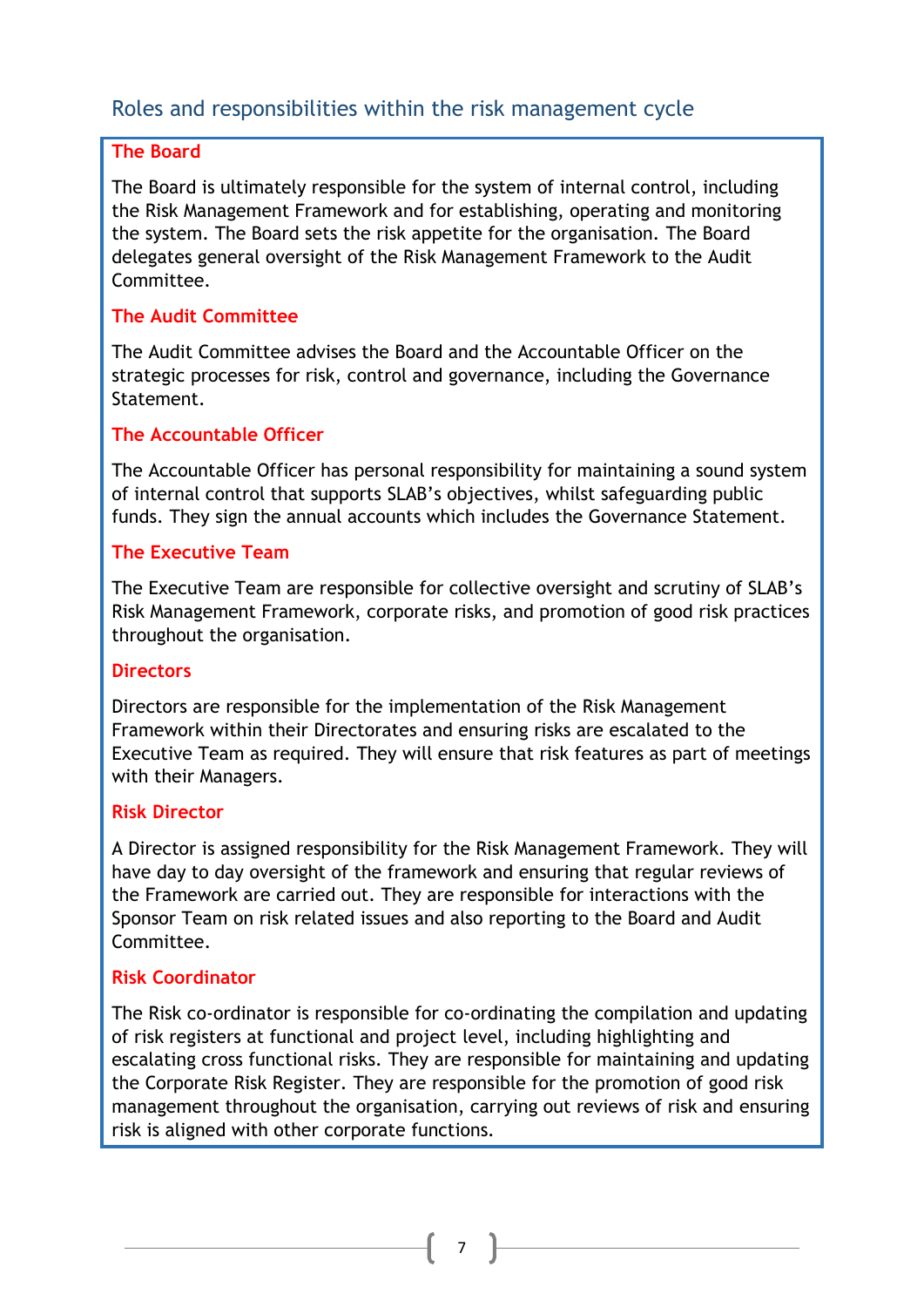#### **Risk Owners**

Risk owners are responsible for managing one or more individual risks. This includes managing each stage of the risk management process for those risks. They must ensure that risks are escalated where necessary and that their staff have the relevant skills and training required and risk objectives are set where appropriate. If a Manager is responsible for managing a project, they will ensure that project risks are managed and discussed at project boards.

#### **Managers/Project Managers**

Managers must ensure that their staff have the relevant skills and training required and risk objectives are set where appropriate. They will ensure that risks are identified, managed and discussed at appropriate forum including project boards and team meetings. They may also be risk owners.

#### **Internal Audit**

Internal Audit carry out audit work on parts of the Risk Management Framework as required. They use SLAB's risk registers to formulate SLAB's risk universe and then deliver a strategic annual audit plan.

#### **Risk Management Group**

The Risk Management Group meets is Chaired by the Risk Director and made up of key staff involved in the management of risk. It meets quarterly (or as and when required) to discuss cross organisational risk issues and risks highlighted for escalation.

#### **All staff**

All staff are expected to have a basic understanding of the importance of risk and to report potential risks to line management. They should be aware of the Risk Management Framework and the different roles and responsibilities within it. They will be involved in the discussion of risks at team meetings.

More detail on the duties of each person/group is set out in the table in **Appendix 1.**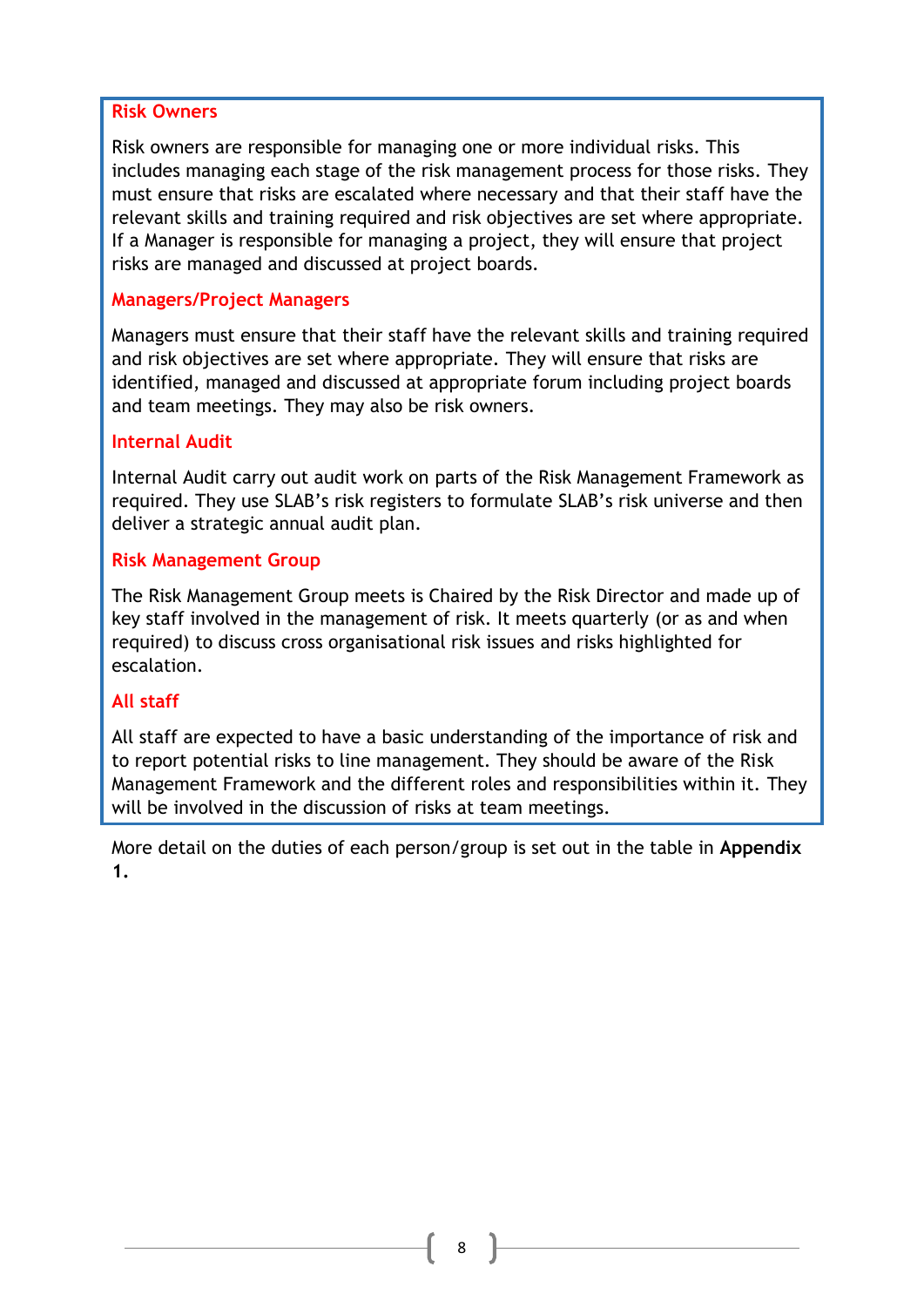# **Risk registers**

Risk registers are a key management tool. A risk register supports the identification, assessment and monitoring of risk. Risk registers also provide useful information on risk trends, action planning and offer a means of sharing lessons and good practice across the organisation.

#### SLAB's different risk registers

SLAB has three distinct risk registers:

**Corporate register** – This records risks of a strategic/corporate nature. Responsibility for its management sits with the Risk Director. The content is considered by the Executive Team on a weekly basis and also regularly by the Audit Committee and the Board.

**Functional risk registers** – These record risks at SLAB function level. Functional level registers will be collated into Directorate level registers. Risks may be escalated to the corporate register as appropriate. Responsibility for individual functional registers sit with a designated Manager and Risk Coordinator.

**Project registers** – separate risk registers are maintained for each major project which are the responsibility of the relevant Project Manager.

The risk registers will be actively monitored to inform our risk mitigation.

The template for the SLAB risk register is in **Appendix 5.** You can find a copy of this in the Risk Management Folder of the Shared Drive.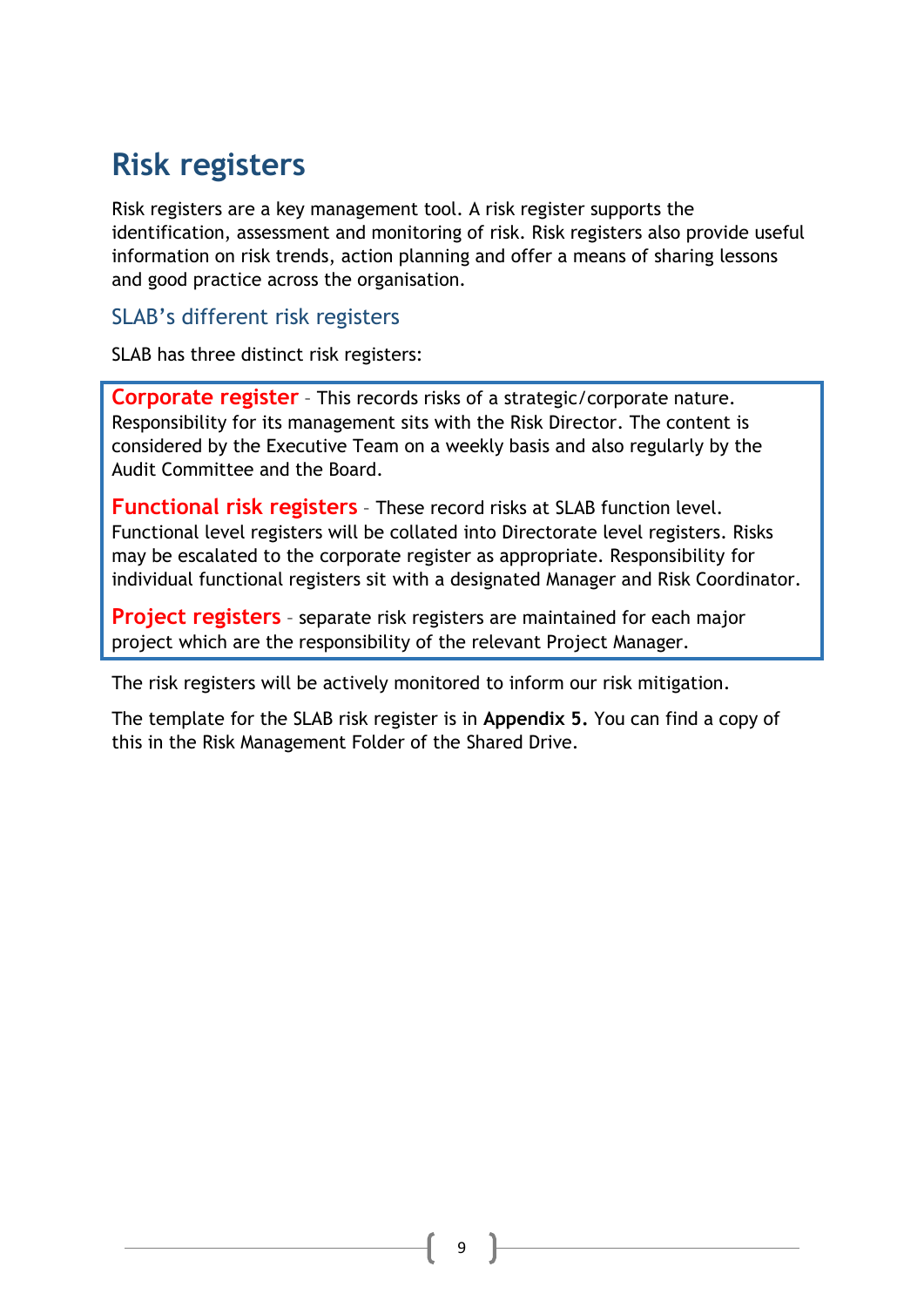# **The risk management process**

# Risk identification

Risk identification is an ongoing activity. Individual risks and the impact and/or likelihood of risks materialising will change regularly. Risk identification is the process of determining what risks might prevent SLAB from delivering its objectives.

Risks can be triggered/ identified from a number of sources including:

- Changes to the operating environment/horizon scanning
- Planning
- Monitoring of performance
- Risks identified by internal / external audit.

It is important that risk features in our day to day discussions. This will range from items at team meetings, right through to meetings of the Board and Audit Committee. Any risks identified should be included in the relevant risk register.

Staff guidance includes different methods that can be used to identify risks and how to manage the risk management process in the day to day work of staff.

### Risk analysis and assessment

Once a risk is identified the risk will be assessed and rated. This should be done consistently across SLAB and will consider:

- 1. The **likelihood** of the risk occurring, and
- 2. If that risk was to occur, what the **impact** (or the consequences) on the organisation would be.

Likelihood is categorised on a scale of 1 to 5 with one being rare and five almost certain.

Impact is also assessed on a scale of 1 to 5 with one being insignificant and 5 being severe. Likelihood and impact are multiplied together to obtain a total gross risk rating.

|                   |                   | <b>LIKELIHOOD</b> |                 |          |                  |                   |  |  |  |  |  |  |
|-------------------|-------------------|-------------------|-----------------|----------|------------------|-------------------|--|--|--|--|--|--|
| <b>IMPACT</b>     | <b>Multiplier</b> | Rare              | <b>Unlikely</b> | Possible | Likely           | Almost<br>Certain |  |  |  |  |  |  |
| <b>Multiplier</b> |                   |                   |                 |          | $\boldsymbol{4}$ | 5                 |  |  |  |  |  |  |
|                   |                   |                   |                 |          |                  |                   |  |  |  |  |  |  |
| <b>Severe</b>     | 5                 | 5                 | 10              | 15       | 20               | 25                |  |  |  |  |  |  |
| Major             | 4                 |                   | 8               | 12       | 16               | 20                |  |  |  |  |  |  |
| Moderate          | າ                 |                   | o               | Q        | 12               | 15                |  |  |  |  |  |  |
| <b>Minor</b>      |                   |                   |                 | о        | 8                | 10                |  |  |  |  |  |  |
| Insignificant     |                   |                   |                 |          | 4                | 5                 |  |  |  |  |  |  |

### Risk Rating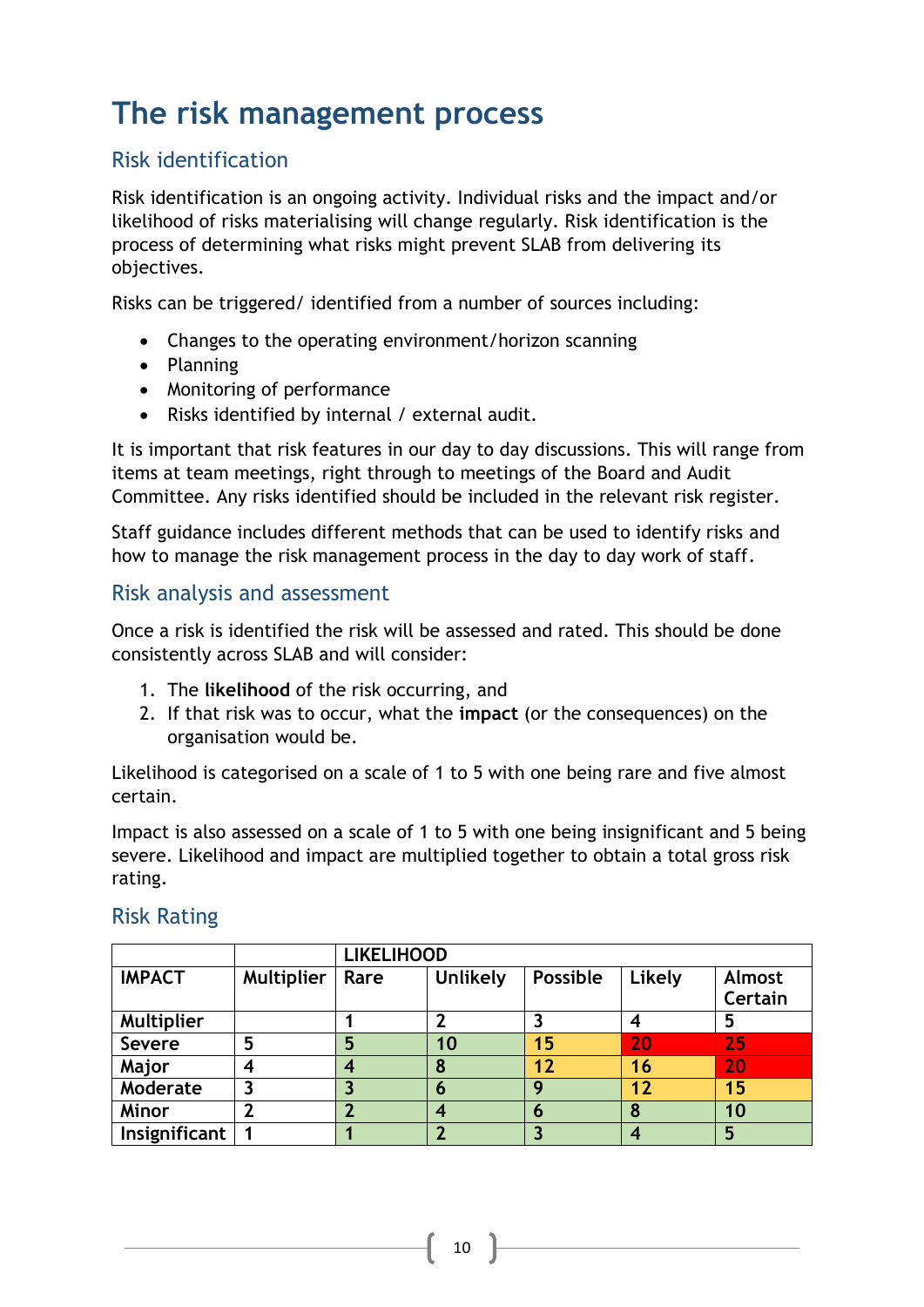# Assessing risk appetite

In order to set an appropriate response to a risk, we will consider our risk appetite.

Our risk appetite is the expression of how much risk SLAB is prepared to take in a range of areas. This is set and owned by the Board. We will ensure that our evaluation and assessment of risk takes the Board's risk appetite into account. Our risk registers will include an assessment of risk appetite for each risk.

Risk owners will consider the risk rating before and after existing mitigating action but also the final tolerable risk status. Our appetite for risk will be key to setting the appropriate risk response.

The Board's current risk appetite statements are set out in Appendix 4. The full version of this, including definitions can be found in the Risk Management folder in the Shared Drive.

#### Risk responses

Our assessment of a risk and our risk appetite will determine a risk rating. This high, medium, or low rating will then determine our response. In general terms this will be as follows:

| <b>Risk Rating</b> | <b>Risk score</b> | <b>Risk response</b>                                                                                                                                                                                                           |
|--------------------|-------------------|--------------------------------------------------------------------------------------------------------------------------------------------------------------------------------------------------------------------------------|
| <b>High</b>        | $20 - 25$         | This is likely to be an unacceptable level of<br>risk exposure which requires action to be<br>taken urgently. On very rare occasions this<br>may not be applicable if the Board has<br>expressed a 'hungry' appetite for risk. |
| <b>Medium</b>      | $12 - 16$         | This will generally be an acceptable level<br>of risk and, dependent on risk appetite,<br>one which may require action and active<br>monitoring to ensure risk exposure is<br>reduced.                                         |
| Low                | $1 - 10$          | This represents an acceptable level of risk<br>based on the operation of normal controls.<br>It may be acceptable for no mitigating<br>action to take place.                                                                   |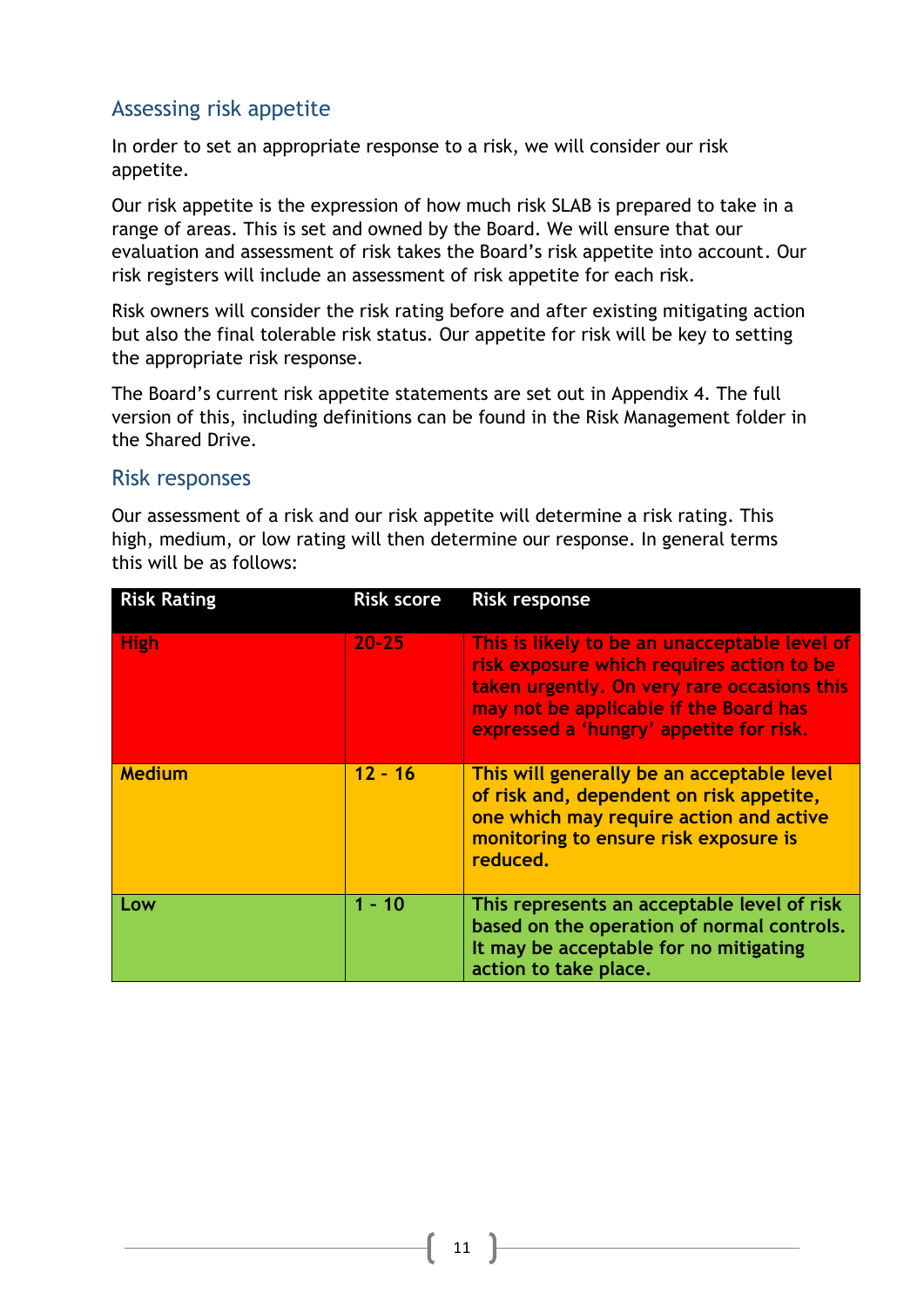| <b>Risk Responses</b> | <b>Description</b>                                                                                                                                                                                                     |
|-----------------------|------------------------------------------------------------------------------------------------------------------------------------------------------------------------------------------------------------------------|
| <b>Tolerate</b>       | We will take an informed decision to tolerate the likelihood<br>and consequence of a particular risk. This will be based on<br>the Board's risk appetite and tolerance. This may not<br>warrant any mitigating action. |
| <b>Treat</b>          | We will reduce the likelihood or impact of an occurrence to<br>an acceptable level using internal control mechanisms. We<br>will monitor our treatment on a regular basis.                                             |
| <b>Transfer</b>       | We will move the responsibility or burden for loss to<br>another party, e.g. through insurance or by paying a third<br>party to take the risk in another way                                                           |
| <b>Terminate</b>      | We will take an informed decision not to become involved<br>in an activity or to cease the activity because the risk is too<br>great to tolerate and cannot be cost-effectively treated.                               |

### Risk mitigation and net risk rating

The controls and actions that we will take after setting our risk response is our risk mitigation.

The risk which remains after taking account of the relevant mitigations is the 'net' risk.

#### Target risk rating

Where appropriate, we may set a 'target' risk which is the tolerable level of risk that the organisation should aim for.

#### Monitoring Risks

Risk management is an ongoing process that will be embedded in everyday activity. The process must be reviewed on a regular basis to remain effective. Risk Owners will review risks on a regular basis and identify whether any revisions are required. The revision may involve a re-assessment of impact and likelihood of planned mitigating actions.

The main ways in which we will monitor risks are:

- Risk reviews carried out by risk owners.
- Through the co-ordination of Directorate risk registers.
- Risk being a standard item on agendas for team/department/Directorate meetings.
- Risk being a standard item for all Project Board meetings.

 $\left\{ \begin{array}{c} 12 \end{array} \right\}$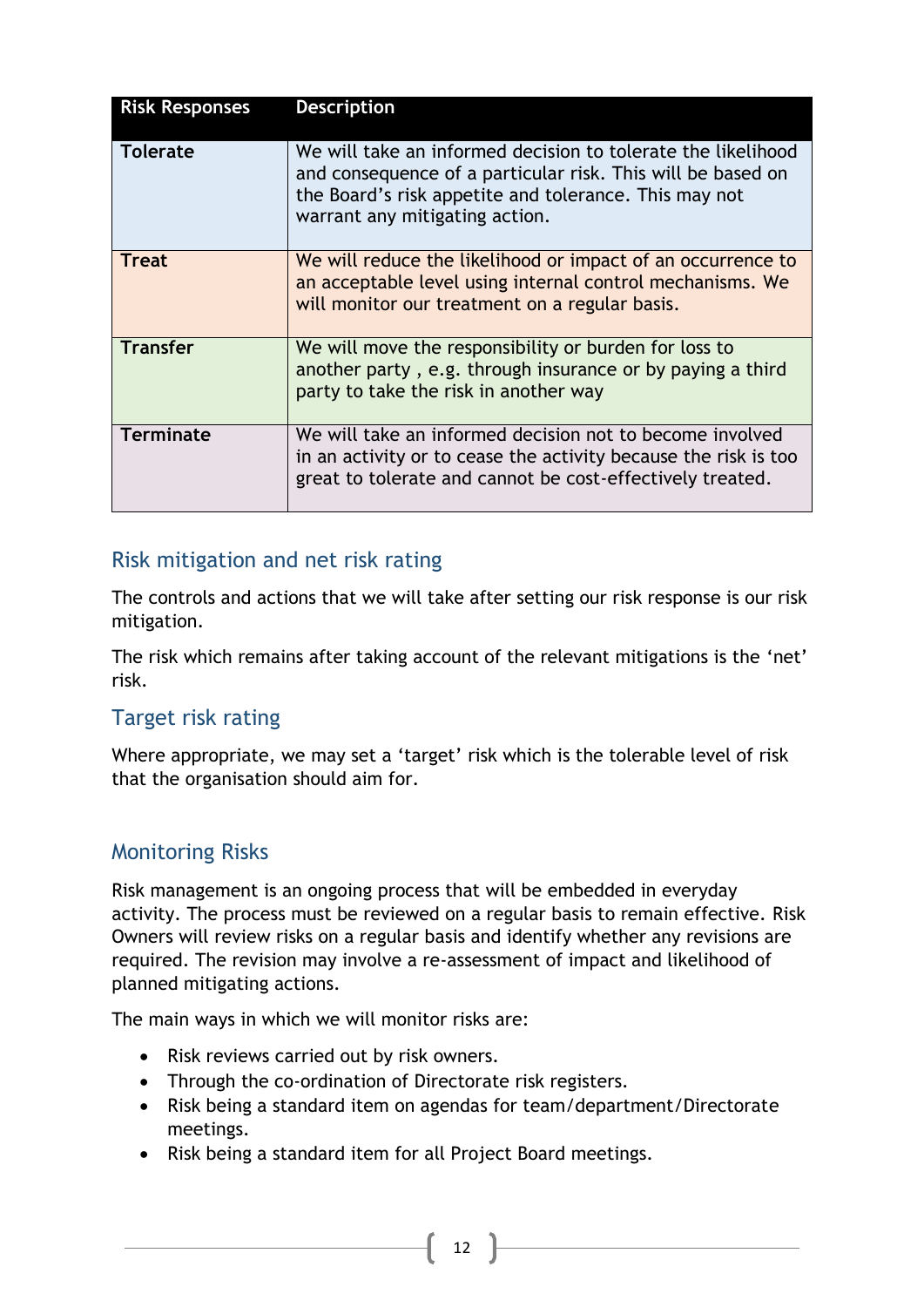- Risk being a standard item on corporate governance update meetings with SG sponsor team.
- Discussions at the Risk Management Group.
- Reporting to meetings of the Audit Committee and the Board.
- Internal audit activity

# Escalating and Discussing Risks

Figure 4 below sets out the different linkages within the roles and responsibilities and the ways in which risk should be escalated. In general, risks at functional and project level are discussed at team and project meetings. The risk management group is the main escalation forum at functional and project risk level. The risk management group will then escalate to the Executive Team who will decide on whether a risk warrants escalation to a corporate risk.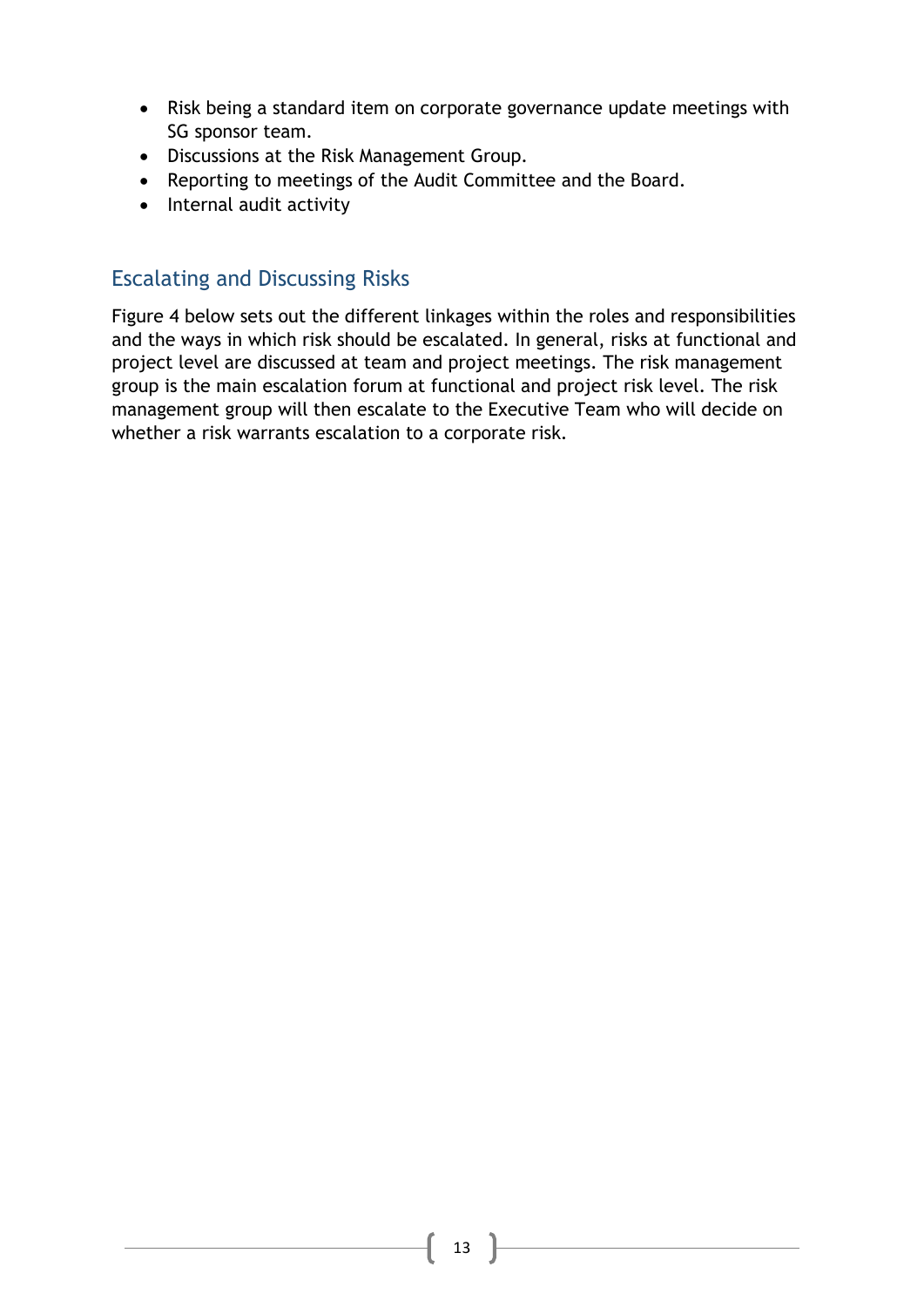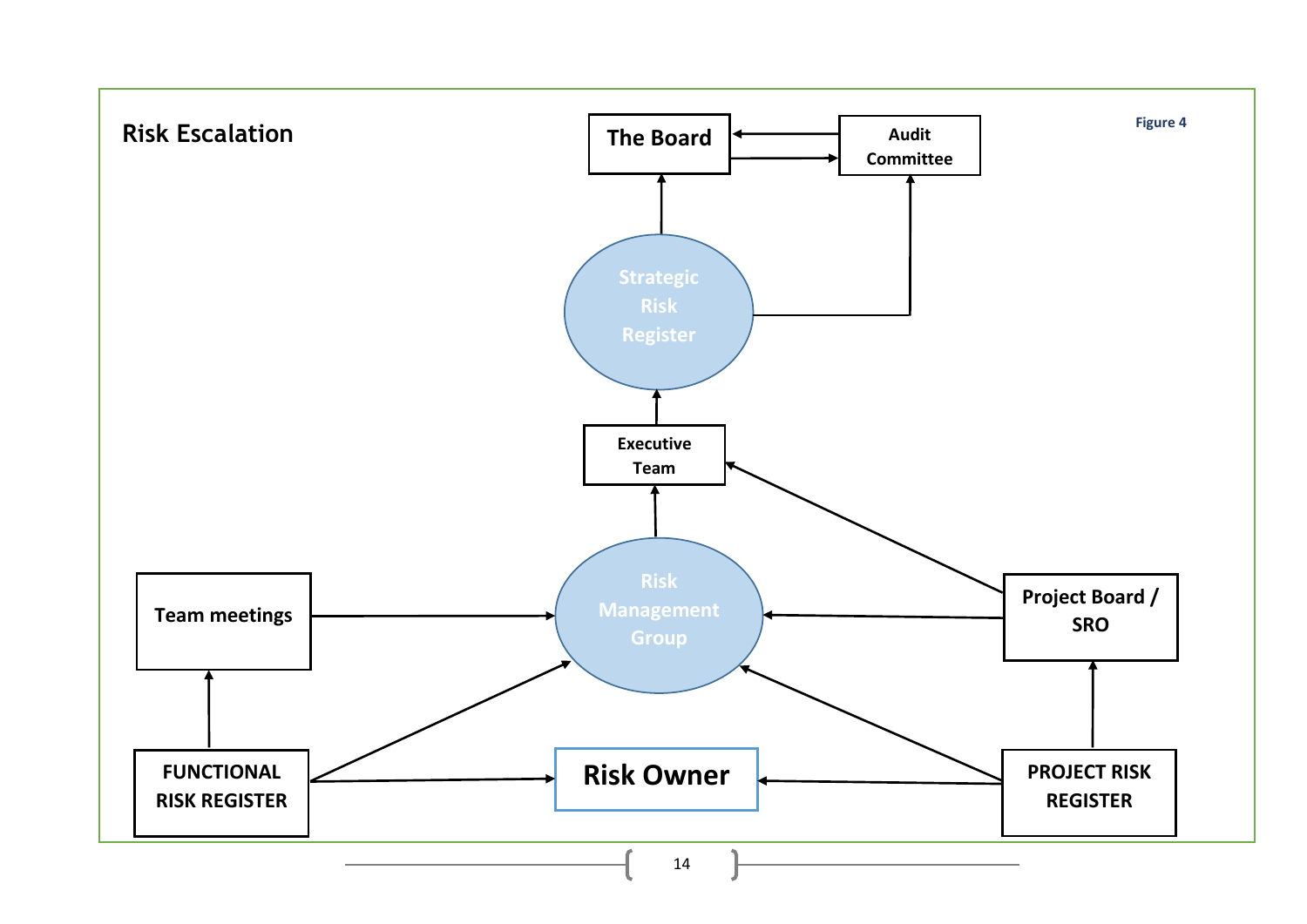# **APPENDIX 1: Responsibilities**

| Level                      | Role & responsibilities                                                                                                                                                                                                                                                                                                                                                                                                                                            | Frequency                  |
|----------------------------|--------------------------------------------------------------------------------------------------------------------------------------------------------------------------------------------------------------------------------------------------------------------------------------------------------------------------------------------------------------------------------------------------------------------------------------------------------------------|----------------------------|
| <b>SLAB Board</b>          | Setting SLAB's strategic direction and<br>$\bullet$<br>corporate priorities;<br>Defining the Board's risk appetite;<br>$\bullet$<br>Approving SLAB's Risk Management<br>Framework;<br>Monitoring the effectiveness of the system<br>of control regularly and reporting on it at<br>least annually;<br>Considering reports on the Risk Management<br>Framework from the Audit Committee and<br><b>Accountable Officer</b><br>Reviewing the Corporate Risk Register. | Annual<br>Every six months |
| <b>Audit Committee</b>     | Oversight and review of the operation of the<br>$\bullet$<br>Risk Management Framework, including the<br>approach to risk appetite;<br>Ensuring that significant risks are identified<br>and managed appropriately;<br>Ensuring that everyone in the organisation<br>understands what level of risk they are<br>empowered to take on its behalf.<br>Reviewing the Corporate Risk Register at<br>every meeting and functional/project risks<br>as appropriate.      | Quarterly                  |
| <b>Accountable officer</b> | The Accountable Officer has personal<br>$\bullet$<br>responsibility for maintaining a sound<br>system of internal control that supports<br>SLAB's objectives, whilst safeguarding public<br>funds. They sign the annual accounts which<br>includes the Governance Statement.                                                                                                                                                                                       | As needs arise             |
| <b>Executive Team</b>      | Evaluating and determining SLAB's strategic<br>risks.<br>Approving changes to the Risk Management<br>Framework for onward consideration by the<br>Audit Committee or Board, including risk<br>appetite and the annual risk based audit<br>plans.<br>Promoting good risk management<br>throughout the organisation.                                                                                                                                                 | Ongoing                    |
| <b>Directors</b>           | May be risk owners for specific risks<br>$\bullet$<br>Responsible for ensuring the RMF is being<br>followed in their Directorates.<br>Fostering a culture of risk management and<br>risk awareness                                                                                                                                                                                                                                                                 | Ongoing                    |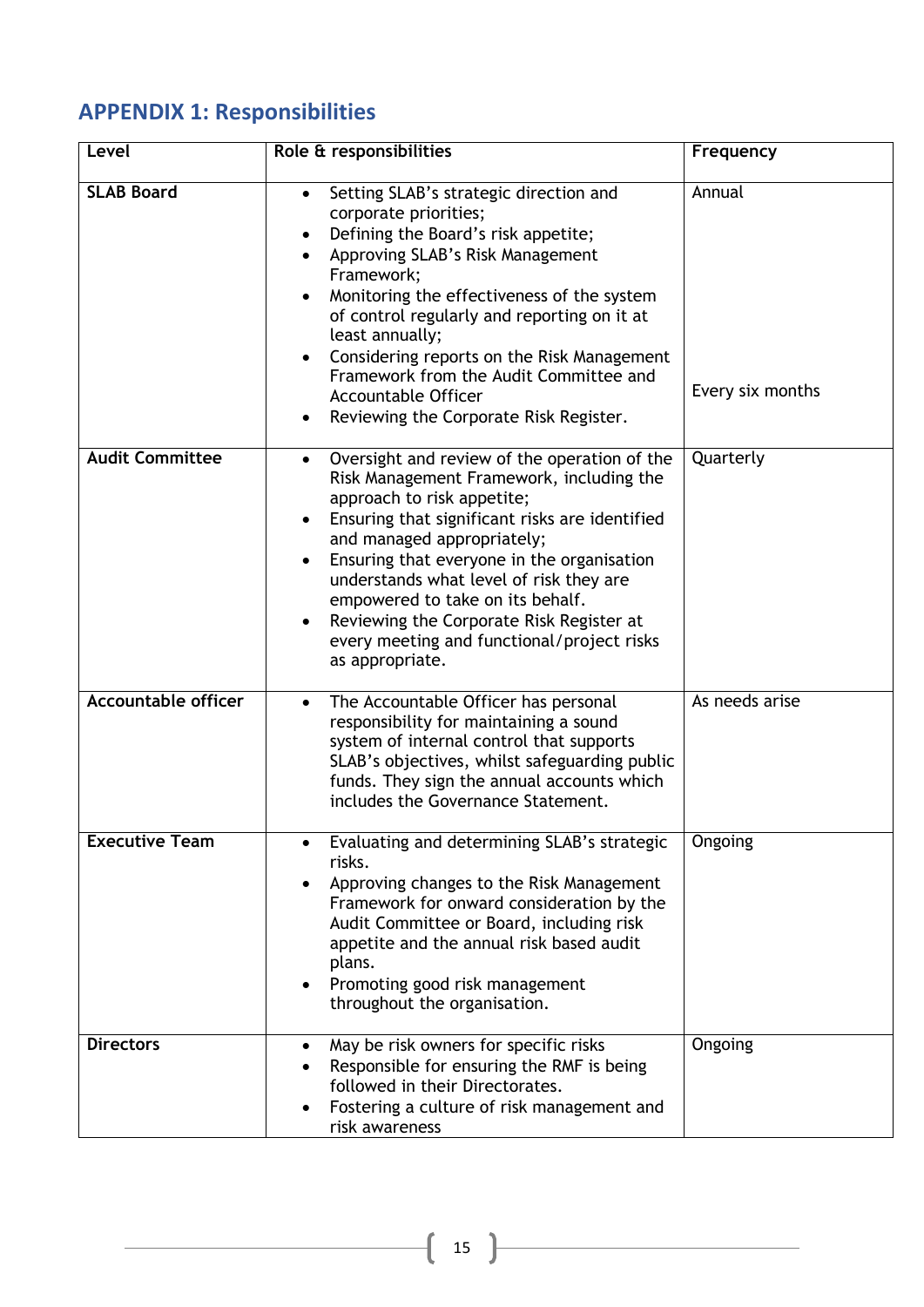|                                       | Ensuring that all identified risks are<br>$\bullet$<br>captured in the relevant functional risk<br>register<br>Actively manage risks through identification<br>of mitigating controls, taking action and<br>regularly discussing and reporting on risks.                                                                                                                                                        |           |
|---------------------------------------|-----------------------------------------------------------------------------------------------------------------------------------------------------------------------------------------------------------------------------------------------------------------------------------------------------------------------------------------------------------------------------------------------------------------|-----------|
| <b>Risk Director</b>                  | Senior risk officer in SLAB<br>$\bullet$<br>Ensuring regular reviews of the Risk<br>Management Framework are carried out as<br>required, including appropriate levels of<br>training.<br>Liaison with the Scottish Government<br>Sponsor Team on risk issues<br>Liaison with the Board and Audit Committee<br>on risk issues.                                                                                   | Ongoing   |
| <b>Risk Management</b><br>Coordinator | Being a key senior reference point for staff<br>in providing support and advice on risk<br>management.<br>Carrying out reviews of risk.<br>Ensuring risk is aligned with other corporate<br>$\bullet$<br>governance functions e.g. business planning.<br>Promoting risk and delivering awareness<br>raising and training on risk.<br>Ensuring cross functional risks are assessed<br>and escalated as required. | Ongoing   |
| <b>Risk Management</b><br>Group       | Discussing common risk issues across<br>Directorates.<br>Sharing ideas, best practice and lessons<br>learned.<br>Discussing developments in risk management<br>practice.<br>Scrutinising key functional or project risks.                                                                                                                                                                                       | Quarterly |
| <b>Managers</b>                       | May be risk owners for specific risks.<br>٠<br>May be an owner of a functional risk register<br>Ensuring functional risks are recorded and<br>regularly reviewed.<br>Ensuring functional risks are escalated as<br>$\bullet$<br>required.                                                                                                                                                                       | Ongoing   |
| <b>Risk Owners</b>                    | Managing one or more individual functional<br>or project level risks.<br>Escalating issues as appropriate.                                                                                                                                                                                                                                                                                                      | Ongoing   |
| All staff                             | Understanding risk and being aware of the<br>$\bullet$<br>role of risk owners and risk champions.<br>Good understanding of their role in<br>delivering SLAB's risk management<br>framework.                                                                                                                                                                                                                     | Ongoing   |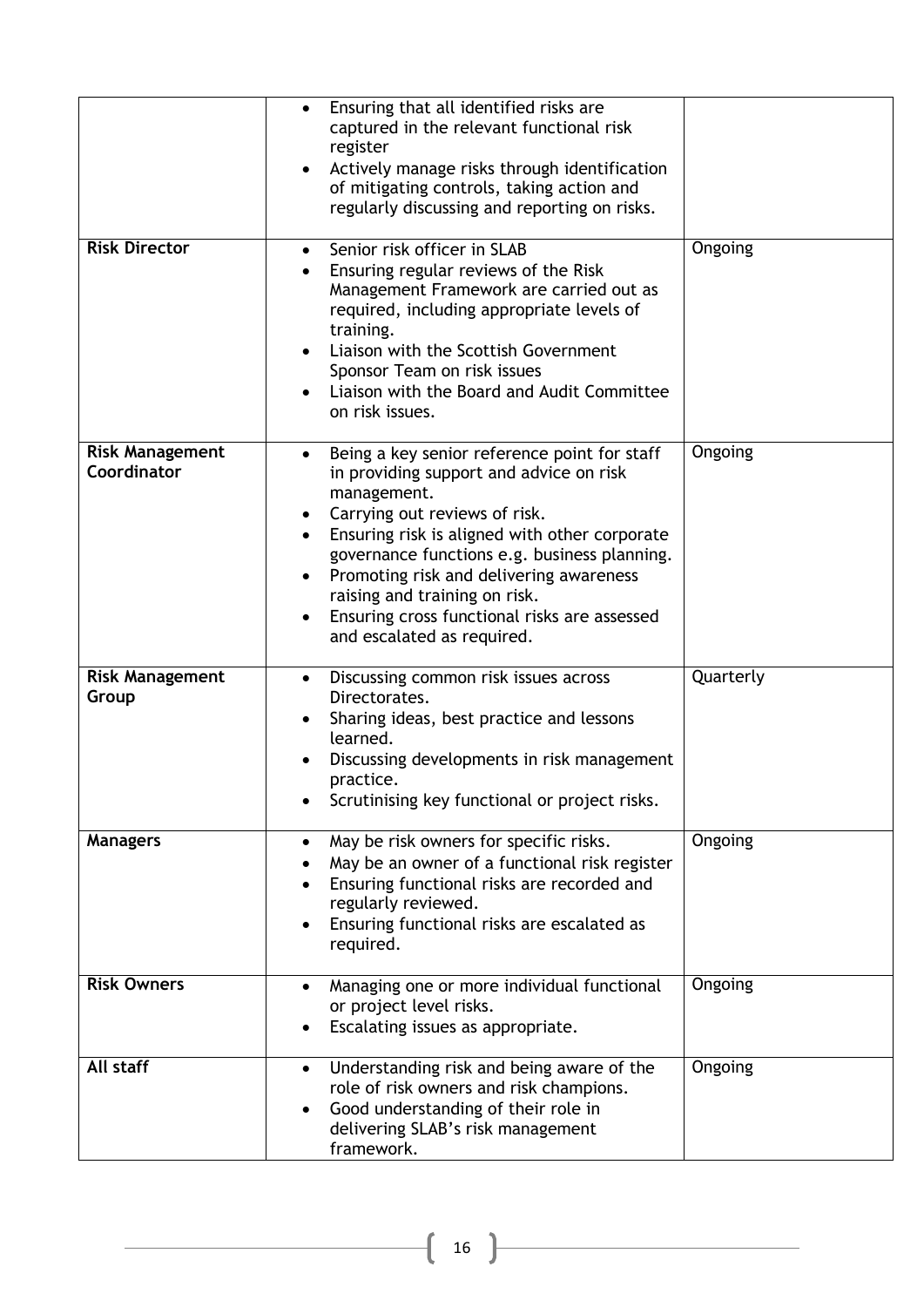|                                 | Being risk aware and reporting potential<br>risks to line management for consideration.                                                                                                                                                     |           |
|---------------------------------|---------------------------------------------------------------------------------------------------------------------------------------------------------------------------------------------------------------------------------------------|-----------|
| <b>Internal Audit</b>           | Carries out internal audit work on areas of<br>$\bullet$<br>the Risk Management Framework and on<br>individual risks.<br>• Compiles SLAB's audit universe and annual<br>risk based audit plans.                                             | Ongoing   |
| <b>Risk Management</b><br>Group | Discussing common risk issues across<br>$\bullet$<br>Directorates.<br>Sharing ideas, best practice and lessons<br>learned.<br>Discussing developments in risk management<br>practice.<br>Scrutinising key functional or corporate<br>risks. | Quarterly |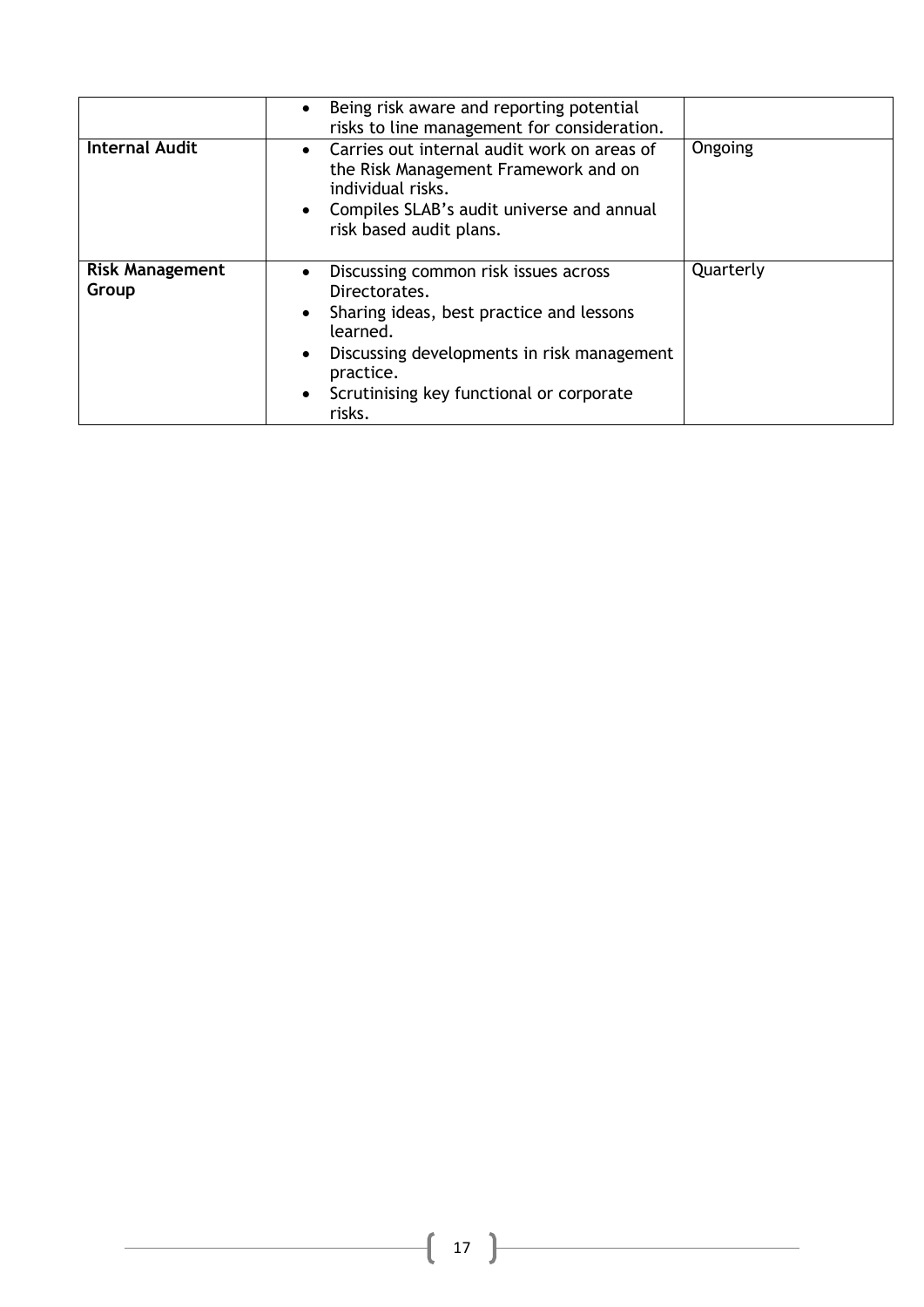# **APPENDIX 2: Risk Identification Prompts**

We will use a number of prompts to help us identify risks.

This includes:

- **PESTLE analysis**. This identifies risks using the analysis of Political, Economic, Social, Technological, Legal, and Environmental issues.
- **SWOT analysis**. This identifies risks using analysis of Strengths, Weaknesses, Opportunities, and Threats.
- **Process based approach.** This identifies risks through the analysis of:
	- **Inputs, including financial, employees, assets, ICT**
	- **Processes, including management processes, methodology**
	- **•** Outputs; including quality, timeliness, demand

#### **Strategic Objective Risk Prompts**

We will consider risks in relation to the delivery of our strategic objectives. For each strategic objective, risk managers will consider their team's role in delivering the strategic objective and both the risks and opportunities that present themselves in achieving the team's contribution to the objectives.

#### Our Strategic Objectives are:

**1. To deliver improvements to legal aid processes that increase efficiency and improve the experience of system users and customers**

**2. To advise Scottish Ministers on the strategic development of legal assistance and its contribution to a Scotland in which rights are supported and disputes are resolved fairly and swiftly** 

**3. To ensure that our organisation has the culture and capability to be responsive to our customers, the justice system and developments in legal and advice services** 

**4. To build and maintain effective and collaborative relationships with the legal and advice sector and our public sector partners as we seek to achieve our Purpose and contribute to wider Scottish Government aims** 

The key questions that we will consider include:

- (i) What will stop you helping us to achieve this strategic objective?
- (ii) What could you do more of to help deliver this strategic objective?
- (iii) Do you have the right skills and resources to contribute to this strategic objective?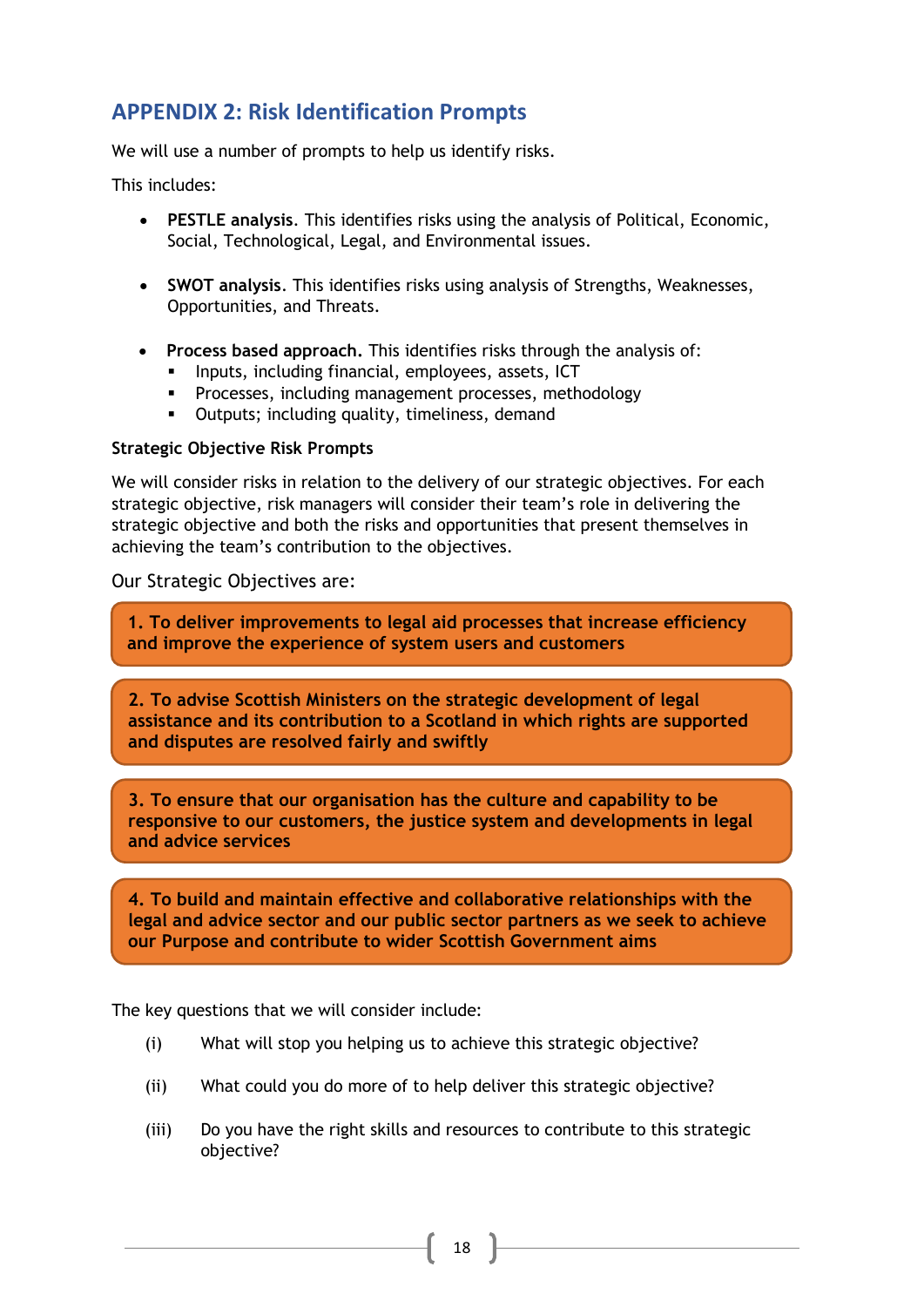- (iv) What does your Director expect from your team?
- (v) What do you need to do to deliver a high standard of customer service?
- (vi) What are the impacts of your team of failing to contribute to this strategic objective?

The analysis techniques described above e.g. PESTLE analysis can also be used to assess each strategic objective.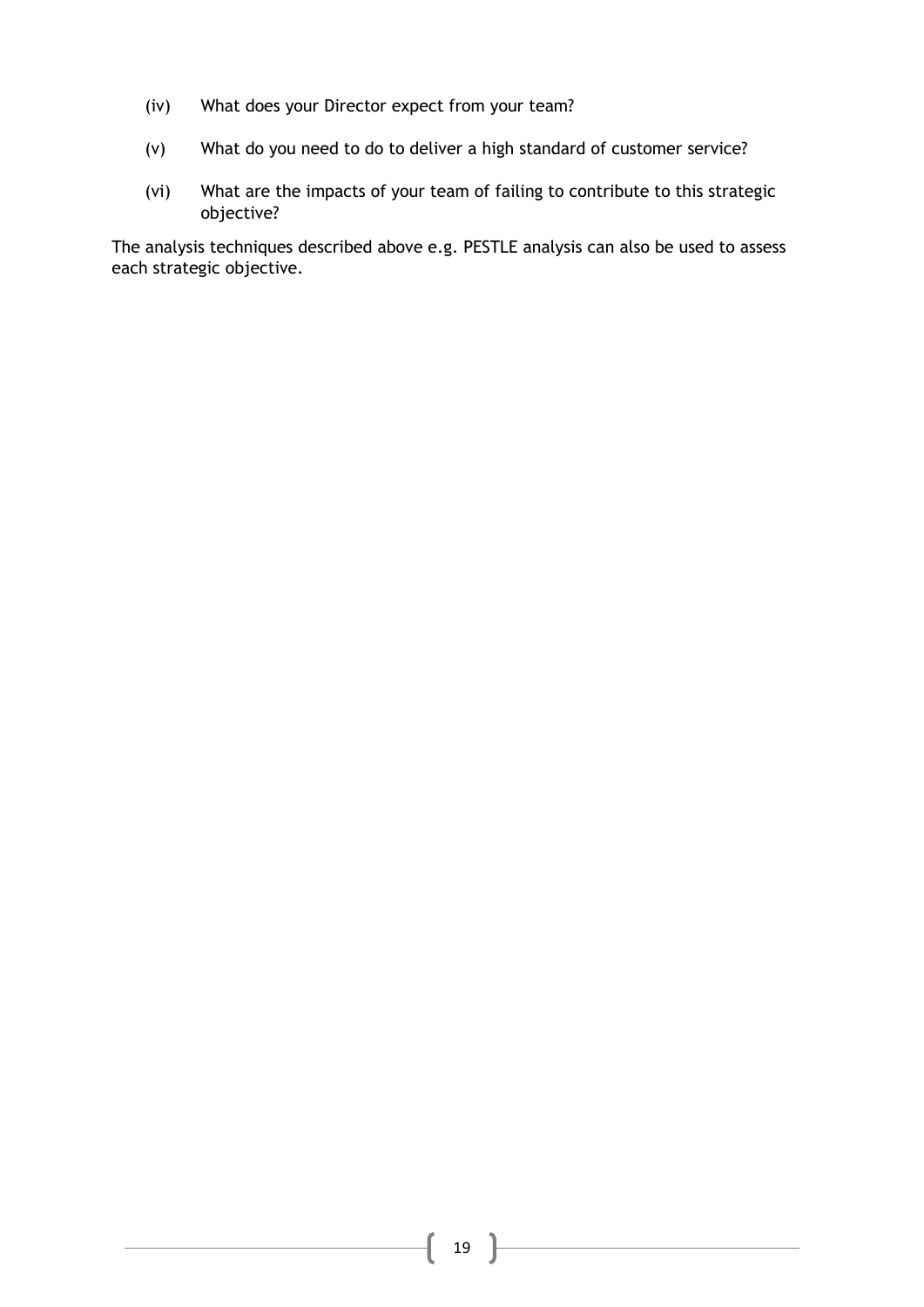# **APPENDIX 3: Risk Impact Examples**

|                         | Description   | Financial<br>(Fund) | <b>Financial</b><br>(GIA) | Performance<br>(accounts)                                                                 | <b>Business</b><br>Continuity | Reputational                                                  | <b>Asset Loss</b>                                     | Regulatory &<br>Legal                                                                                                                             | Injury or Illness                                                                                   |
|-------------------------|---------------|---------------------|---------------------------|-------------------------------------------------------------------------------------------|-------------------------------|---------------------------------------------------------------|-------------------------------------------------------|---------------------------------------------------------------------------------------------------------------------------------------------------|-----------------------------------------------------------------------------------------------------|
| $\mathbf 1$             | Insignificant | $5k$                | $\overline{\text{c}5k}$   | Negligible<br>impact on<br>performance                                                    | $\overline{5}$ days           | Minor media<br>interest                                       | Minor<br>damage to<br>single asset                    | <b>Act or Omission</b><br>resulting in Legal<br>or Regulatory<br>breach causing<br>insignificant impact<br>loss                                   | Minor injury or<br>illness, first aid,<br>no days lost                                              |
| $\mathbf{2}$            | Minor         | £5k-£50k            | $E5k-E25k$                | Minor impact<br>on<br>performance                                                         | $0.5-1$ day                   | Headline media<br>interest                                    | Minor<br>damage to<br>multiple<br>assets              | <b>Act or Omission</b><br>resulting in Legal<br>or Regulatory<br>breach causing<br>minor loss                                                     | Minor injury, or<br>illness, medical<br>treatment, days<br>lost                                     |
| $\mathbf{3}$            | Moderate      | $E50k -$<br>£100k   | $E25k -$<br>£50k          | Unable to<br>meet 97%<br>target for<br>performance                                        | $1-3$ days                    | Headline media<br>interest causing<br>public<br>embarrassment | Major<br>damage to<br>single or<br>multiple<br>assets | Act or Omission<br>resulting in Legal<br>or Regulatory<br>breach causing<br>moderate loss                                                         | Moderate injury,<br>medical<br>treatment,<br>hospitalisation,<br><14 days lost<br>RIDDOR reportable |
| $\overline{\mathbf{4}}$ | Major         | £100k-<br>£250k     | $E50k -$<br>£100k         | <b>SLAB</b> unable<br>to process<br>accounts &<br>make payment<br>to the<br>profession    | $3-7$ days                    | Short-term<br>media campaign                                  | Significant<br>loss of<br>assets                      | Act or Omission<br>resulting in Legal<br>or Regulatory<br>breach causing<br>major loss                                                            | Single death,<br>extensive injuries<br>or long-term<br>illness (>14 days)                           |
| 5                       | <b>Severe</b> | >250k               | >100k                     | Complete<br>inability to<br>process<br>accounts &<br>make payment<br>to the<br>profession | 1 week+                       | Sustained media<br>campaign                                   | Complete<br>loss of<br>assets                         | <b>Act or Omission</b><br>resulting in Legal<br>or Regulatory<br>breach causing<br>catastrophic loss<br>and legal or<br>regulatory<br>supervision | Multiple deaths or<br>severe disabilities                                                           |

20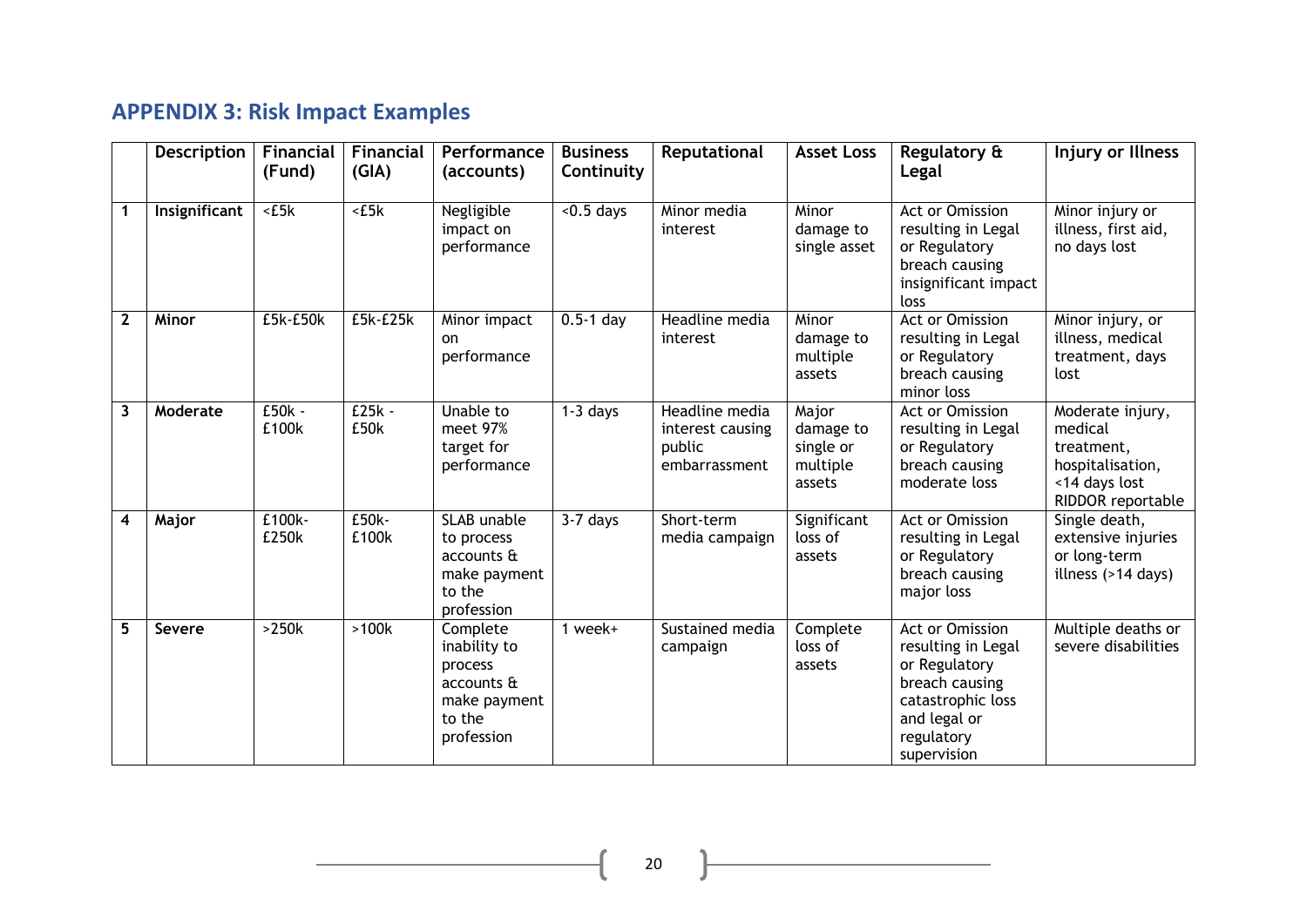#### **Appendix 4 – Risk Appetite Statements**

#### SCOTTISH LEGAL AID BOARD: RISK APPETITE

|                                                | <b>Description</b>                                                                                                                                                                                                     | <b>Strategic</b><br><b>Objective</b> | <b>Averse</b> | <b>Minimalist Cautious</b> | Open | <b>Hungry</b> | <b>Risk Appetite Statement</b>                                                                                                                                                                                                                                                                                                                                                                                                                                                                                                | <b>Risk Measure</b>                                                                                                                                                                                                                                                                                                     | <b>Risk Tolerance</b>                                                                                                                                                                                                                                                 |
|------------------------------------------------|------------------------------------------------------------------------------------------------------------------------------------------------------------------------------------------------------------------------|--------------------------------------|---------------|----------------------------|------|---------------|-------------------------------------------------------------------------------------------------------------------------------------------------------------------------------------------------------------------------------------------------------------------------------------------------------------------------------------------------------------------------------------------------------------------------------------------------------------------------------------------------------------------------------|-------------------------------------------------------------------------------------------------------------------------------------------------------------------------------------------------------------------------------------------------------------------------------------------------------------------------|-----------------------------------------------------------------------------------------------------------------------------------------------------------------------------------------------------------------------------------------------------------------------|
| <b>Stakeholders</b><br>(Government)            | Our ability to effectively manage our relationships<br>with a range of other public bodies and the Scottish<br>Sovernment. The ability to work collaboratively,<br>constructively, and strategically wherever possible |                                      |               |                            |      |               | The Board's reputation and ability to ability to deliver against its Corporate Plan<br>and deliver effective reforms to legal aid is heavily influenced by positive and<br>collaborative relationships with SG and our justice partners. The Board's appetite<br>to undertake activity that would risk putting these relationships in jeopardy is<br>therefore low.                                                                                                                                                           | We will seek direct feedback from our Sponsor lead at SG<br>twice a year as part of the regular Accountability Meetings.<br>This will cover issues such as:<br><b>Effectiveness of communication</b>                                                                                                                    | Relationships are complex, particularly when one<br>party to the relationship is questioning or<br>hallenging.<br>Isolated instances of issues can be expected and                                                                                                    |
|                                                |                                                                                                                                                                                                                        |                                      |               |                            |      |               | The Board is, however, prepared to be challenging in its relationships with others<br>in a positive way should the interests of the organisation or the legal assistance<br>system be at risk.                                                                                                                                                                                                                                                                                                                                | ii. Effectiveness of joint working<br>iii. Helpfulness / engagement of contacts<br>iv. Trust<br>. Value placed on advice and support                                                                                                                                                                                    | therefore tolerated. However, if issues are risking ou<br>reputation or impacting noticeably on the delivery of<br>najor projects then this should be dealt with as a<br>priority.                                                                                    |
|                                                |                                                                                                                                                                                                                        |                                      |               |                            |      |               |                                                                                                                                                                                                                                                                                                                                                                                                                                                                                                                               | We will seek direct feedback from one to one meetings<br>with the Chair/Chief Executive and SG Director.                                                                                                                                                                                                                |                                                                                                                                                                                                                                                                       |
| <b>Stakeholders (Other)</b>                    | Our ability to effectively manage our relationships<br>with the legal profession. The ability to work<br>collaboratively, constructively, and strategically<br>vherever possible                                       | $\overline{\mathbf{A}}$              |               |                            |      |               | The Board understand the importance of collaborative relationships with the<br>suppliers of legal aid, be it at firm or representative body level. However, we will<br>not be constrained in our functions by the reaction of the legal profession. We are Justified complaints about our polices, procedures.<br>willing to pursue a degree of risk in undertaking activity that may be unpopular or<br>contentious where we have identified scope to achieve significant reward and<br>have fully consulted the profession. | Passage of legislation through Parliament                                                                                                                                                                                                                                                                               | We should never fail to actively brief the Justice<br>Committee on the detail of regulations and provide<br>counter arguments to any criticism.<br>We will develop a baseline for complaints during<br>2017-18 after we have improved our recording of<br>complaints. |
|                                                |                                                                                                                                                                                                                        |                                      |               |                            |      |               |                                                                                                                                                                                                                                                                                                                                                                                                                                                                                                                               |                                                                                                                                                                                                                                                                                                                         |                                                                                                                                                                                                                                                                       |
| <b>Strategic delivery</b>                      | Our ability to effectively advise Ministers on the<br>peration of legal assistance                                                                                                                                     | $\overline{2}$                       |               |                            |      |               | The Board places great importance on its relationship and reputation with Scottish We will seek direct feedback from Sponsor lead twice a year We must always act on any feedback from Ministers<br>Ministers and we will want to ensure that the risk of providing poor advice is<br>extremely low. However, we do consider that advising Ministers on the most                                                                                                                                                              | to discuss satisfaction of the Minister                                                                                                                                                                                                                                                                                 | as a priority.                                                                                                                                                                                                                                                        |
|                                                |                                                                                                                                                                                                                        |                                      |               |                            |      |               | effective and innovative solutions in the delivery of legal aid requires the<br>acceptance of modest levels of risk in the development of options.                                                                                                                                                                                                                                                                                                                                                                            | We will work with SG to diarise two meetings a year<br>between the CEO/Chair and the Minister. This will inform us cost/benefit analysis and options appraisal<br>of areas in which the relationship could be improved.                                                                                                 | Advice submitted to Ministers must always include                                                                                                                                                                                                                     |
| <b>Operational Delivery</b>                    | The delivery of our day to day functions, both<br>operational and corporate, and our work to<br>mprove the day to day operation of the legal aid<br>system.                                                            | 1,3                                  |               |                            |      |               | We accept that significant improvements to our service and customer experience<br>is dependent on exploring new and innovative ways of working and we accept<br>that this brings an increased level of risk. We will ensure that this risk that we<br>accept is appropriately balanced with the likelihood of delivering improvements<br>and value for money.                                                                                                                                                                 | Our new performance framework will provide us with<br>indicators of our overall performance on operational<br>delivery.<br>ndicators of overall performance are 'lagging' indicators -<br>indicators which are the results of activities. For this risk<br>area we will also look to develop 'leading' indicators which | We will develop a baseline for complaints during<br>2017-18 after we have improved our recording of<br>omplaints.                                                                                                                                                     |
|                                                |                                                                                                                                                                                                                        |                                      |               |                            |      |               |                                                                                                                                                                                                                                                                                                                                                                                                                                                                                                                               | should inform what shapes the performance indictors and<br>enable us to better balance the resource needed to assign<br>to development projects vs day to day operations<br>lustified complaints about service failure.                                                                                                 |                                                                                                                                                                                                                                                                       |
|                                                |                                                                                                                                                                                                                        |                                      |               |                            |      |               |                                                                                                                                                                                                                                                                                                                                                                                                                                                                                                                               |                                                                                                                                                                                                                                                                                                                         |                                                                                                                                                                                                                                                                       |
| Infrastructure                                 | The availability, viability and security of our estates<br>and Information technology Infrastructure.                                                                                                                  | 1, 3                                 |               |                            |      |               | Our ability to function as an organisation and to ensure that people are able to<br>access our services is heavily dependent on a functioning estate and our IT and<br>telephony infrastructure. We are only prepared to undertake activities that have a<br>ow level of inherent risk.                                                                                                                                                                                                                                       | <b>Business hours lost to failure of infrastructure.</b>                                                                                                                                                                                                                                                                | Recovery times should be in line with targets set out<br>In relevant local Business Continuity Plans.                                                                                                                                                                 |
| Major Projects and<br><b>Change Management</b> | Our handling of large and complex projects or<br>change programmes e.g. the Criminal Justice<br>(Scotland) Act.                                                                                                        | 1, 3                                 |               |                            |      |               | Although the Board's appetite for risk in delivering options to improve the system We will aim to use measures of time, cost, and quality as<br>of legal assistance is 'open' it is only prepared to take a risks that are controllable<br>to a large extent once those options become major projects. The Board recognises something that requires further development.<br>the risk to reputation and effectiveness should it be ineffectual at delivering key<br><b>Initiatives.</b>                                        | per standard project management methodology. This is<br>For major projects with an external facing element we will<br>seek direct feedback from stakeholders on what it has                                                                                                                                             | It is not possible to have set tolerances for each<br>roject. These will be recommended by the SRO of<br>the project and approved by the Board?                                                                                                                       |
|                                                |                                                                                                                                                                                                                        |                                      |               |                            |      |               |                                                                                                                                                                                                                                                                                                                                                                                                                                                                                                                               | delivered.                                                                                                                                                                                                                                                                                                              |                                                                                                                                                                                                                                                                       |
| <b>People and Culture</b>                      | The skills and experience required from our staff to<br>be able to operate effectively.                                                                                                                                | $\overline{\mathbf{3}}$              |               |                            |      |               | The effective and efficient delivery of our functions depends on the ability of our Staff satisfaction<br>organisation, including our staff, to respond to our external environment and our<br>customers. We will therefore only accept low levels of risk to our ability to do                                                                                                                                                                                                                                               | Sickness levels                                                                                                                                                                                                                                                                                                         | A measure of staff satisfaction is currently being<br>developed and a tolerance level will be<br>ecommended to the Board following this.                                                                                                                              |
|                                                | Effective leadership.<br>The commitment of our staff to SLAB's aims and<br>culture.                                                                                                                                    |                                      |               |                            |      |               | this.                                                                                                                                                                                                                                                                                                                                                                                                                                                                                                                         |                                                                                                                                                                                                                                                                                                                         | Targets for self certified sick days should be met                                                                                                                                                                                                                    |
| Compliance and<br>finance                      | Our compliance with key statutory obligations and<br>legislation and our management of GIA and Fund                                                                                                                    | 3                                    |               |                            |      |               | We have a low appetite for activity or behaviours that breach legislation<br>professional standards or ethics or mismanage public funds. This includes activity                                                                                                                                                                                                                                                                                                                                                               | Performance against Grant in Aid budget and Legal Aid Fund Tolerance for overspend on the Grant in Aid is zero.<br>forecast                                                                                                                                                                                             |                                                                                                                                                                                                                                                                       |
|                                                | expenditure.                                                                                                                                                                                                           |                                      |               |                            |      |               | under the remit of the Information Commissioners, Scottish Public Services<br>Ombudsman and our external auditors.                                                                                                                                                                                                                                                                                                                                                                                                            | Levels of internal fraud                                                                                                                                                                                                                                                                                                | Notifiable breaches of the DPA should be zero.                                                                                                                                                                                                                        |
|                                                |                                                                                                                                                                                                                        |                                      |               |                            |      |               |                                                                                                                                                                                                                                                                                                                                                                                                                                                                                                                               | Decisions against SLAB from regulatory bodies                                                                                                                                                                                                                                                                           | Regulatory fines should be zero.<br>Decision notices from SIC should be no more than 1                                                                                                                                                                                |
|                                                |                                                                                                                                                                                                                        |                                      | ✓             |                            |      |               |                                                                                                                                                                                                                                                                                                                                                                                                                                                                                                                               | <b>External audit activity</b>                                                                                                                                                                                                                                                                                          | per year.                                                                                                                                                                                                                                                             |
|                                                |                                                                                                                                                                                                                        |                                      |               |                            |      |               |                                                                                                                                                                                                                                                                                                                                                                                                                                                                                                                               | <b>SG accountability framework</b>                                                                                                                                                                                                                                                                                      | Accounts should never be qualified<br>SLAB is fully compliant with full range of statutory<br>obligations monitored through the SG's Public Bodies<br>Unit.                                                                                                           |
|                                                |                                                                                                                                                                                                                        |                                      |               |                            |      |               |                                                                                                                                                                                                                                                                                                                                                                                                                                                                                                                               |                                                                                                                                                                                                                                                                                                                         |                                                                                                                                                                                                                                                                       |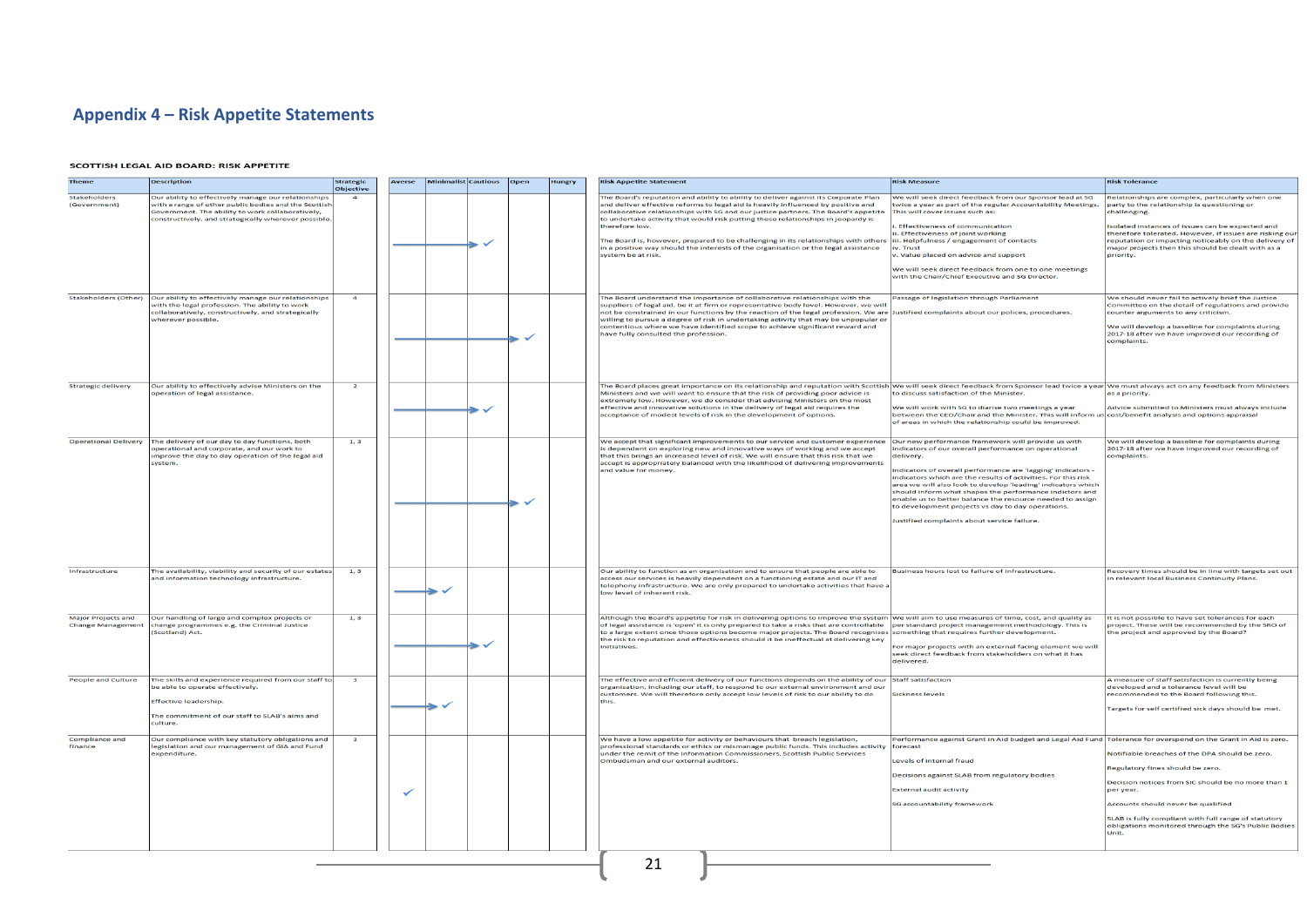# **Appendix 5. Useful definitions**

| <b>Risk Strategy &amp;</b>                  | Alignment/conscious decision to use risk management to enable the achievement of business plans, goals and strategic objectives. It includes a                                                                                                                                                                                                                                                                     |
|---------------------------------------------|--------------------------------------------------------------------------------------------------------------------------------------------------------------------------------------------------------------------------------------------------------------------------------------------------------------------------------------------------------------------------------------------------------------------|
| Appetite                                    | risk appetite statement supported by risk tolerances, limited and associated breach protocols to control risk levels throughout SLAB                                                                                                                                                                                                                                                                               |
| <b>Risk</b>                                 | A structure through which an organisation directs, manages and reports its risk management activities. It encompasses clearly defined roles and                                                                                                                                                                                                                                                                    |
| Governance                                  | responsibilities, decision rights, the risk governance operating model and reporting lines                                                                                                                                                                                                                                                                                                                         |
| <b>Risk Culture</b>                         | Values and behaviours present throughout an organisation that shape risk decisions. Risk culture influences the decisions of management and<br>employees even if they are not consciously weighing risks and benefits. A strong risk culture helps to encourage strategic decisions that are in the<br>long-term best interest of the organisation.                                                                |
| <b>Risk Assessment</b>                      | Alignment/conscious decision to use risk management to enable the achievement of business plans, goals and strategic objectives. It includes a                                                                                                                                                                                                                                                                     |
| & Measurement                               | risk appetite statement supported by risk tolerances, limited and associated breach protocols to control risk levels throughout SLAB                                                                                                                                                                                                                                                                               |
| <b>Risk</b><br>Management<br>and Monitoring | Management's response to manage, mitigate, or accept risk. Risk management efforts create value through the use of risk and control<br>information to improve business performance.                                                                                                                                                                                                                                |
| <b>Risk Reporting</b><br>and Insight        | Reporting of risk and related information (e.g. mitigation activities) provide genuine insight into the strengths and weaknesses of risk<br>management activity. Disclosure of risk management information to key stakeholders also supports the decision making process. Effective risk<br>reporting enhances the transparency of risks that could have an impact on achievement of objectives in a timely manner |
| Data &                                      | Management of risk data that can be translated into meaningful risk information for stakeholders. It includes the development and deployment                                                                                                                                                                                                                                                                       |
| Technology                                  | of risk management tools, software and systems that support risk management activities.                                                                                                                                                                                                                                                                                                                            |

22